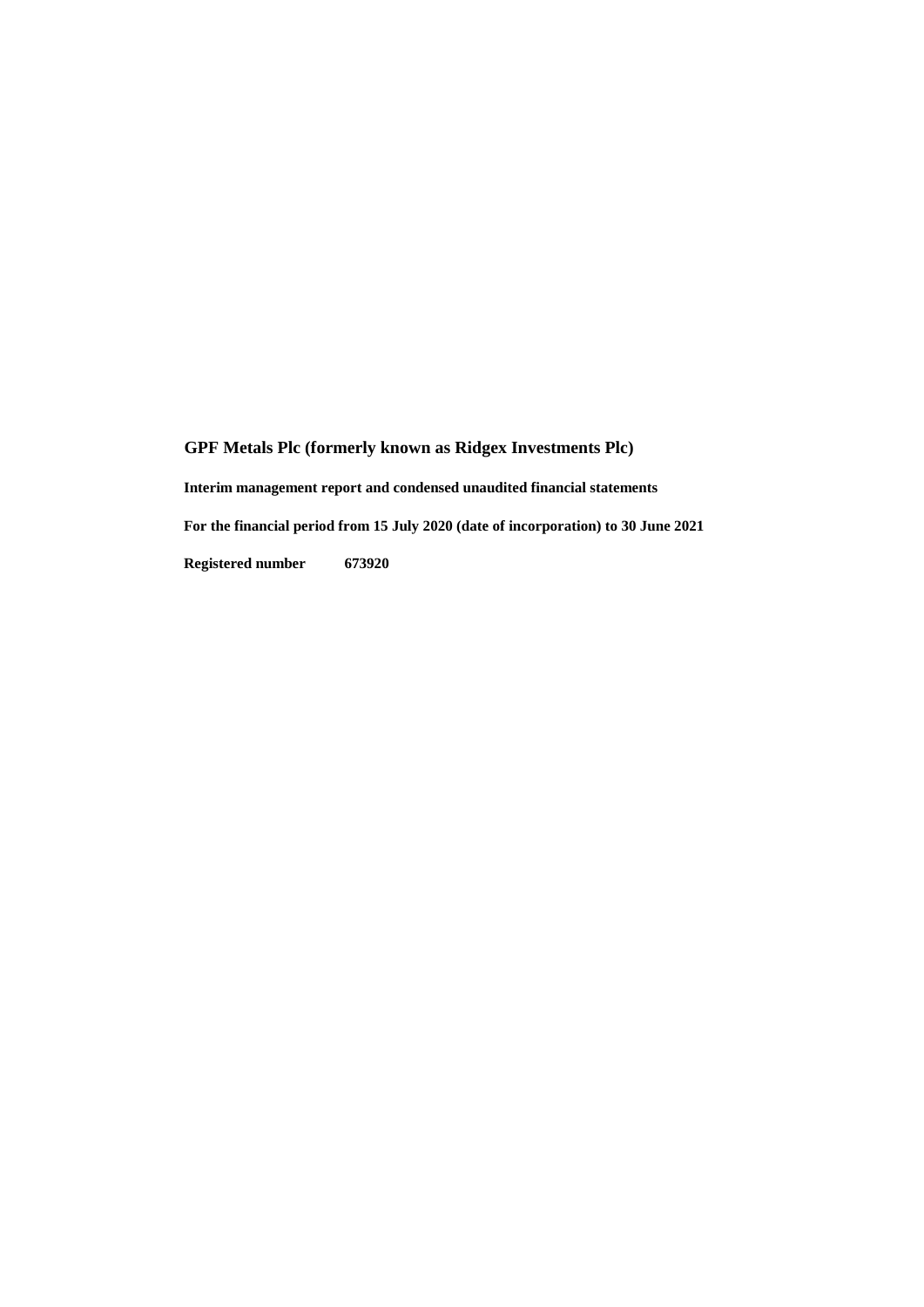## **Contents**

|                                       | Page (s)        |
|---------------------------------------|-----------------|
| Directors and other information       | 1               |
| Interim management report             | $2 - 4$         |
| Directors' responsibilities statement | 5               |
| Statement of comprehensive income     | 6               |
| Statement of financial position       | $7\overline{ }$ |
| Statement of changes in equity        | 8               |
| Statement of cash flows               | 9               |
| Notes to the financial statements     | $10 - 19$       |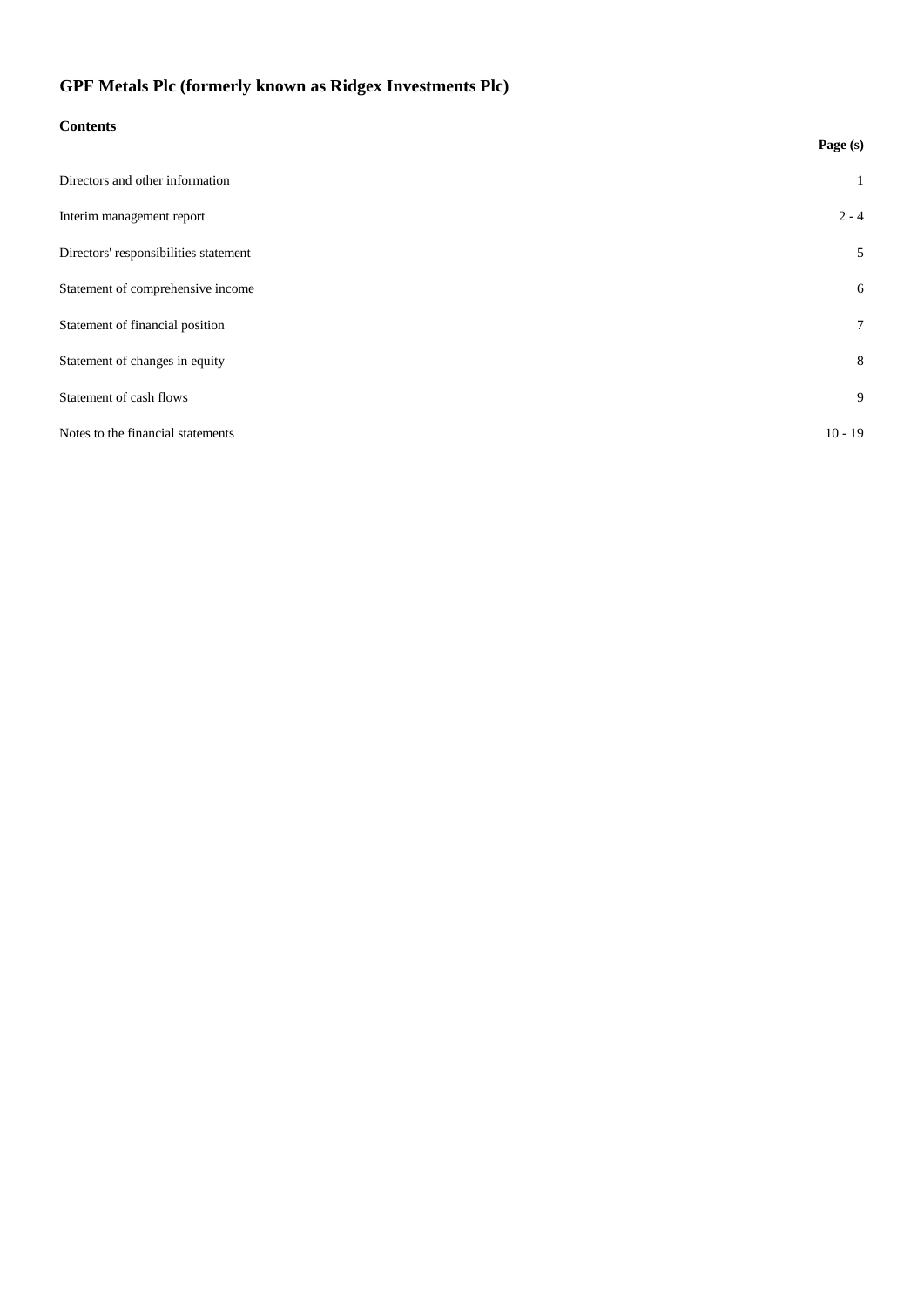## **Directors and other information**

| <b>Directors</b>                                           | Michael Carroll (Irish) (Appointed on 15 July 2020)<br>Rhys Owens (British) (Appointed on 15 July 2020)                                          |                                                                                            |                                                                                     |
|------------------------------------------------------------|--------------------------------------------------------------------------------------------------------------------------------------------------|--------------------------------------------------------------------------------------------|-------------------------------------------------------------------------------------|
| <b>Registered Office</b>                                   | 2nd Floor, Block 5<br><b>Irish Life Centre</b><br>Abbey Street Lower<br>Dublin 1<br>Ireland                                                      |                                                                                            |                                                                                     |
| <b>Company secretary</b>                                   | Apex IFS Limited<br>2nd Floor, Block 5<br><b>Irish Life Centre</b><br>Abbey Street Lower<br>Dublin 1<br>Ireland                                  |                                                                                            |                                                                                     |
| Administrator                                              | Apex Fund Services (Ireland) Limited<br>2nd Floor, Block 5<br><b>Irish Life Centre</b><br>Abbey Street Lower<br>Dublin 1<br>Ireland              |                                                                                            |                                                                                     |
| Arranger &<br><b>Metals Counterparty</b>                   | Global Palladium Fund, L.P.<br>Intertrust Corporate Services (Cayman) Limited<br>190 Elgin Avenue, George Town<br>Grand Cayman<br>Cayman Islands |                                                                                            |                                                                                     |
| <b>Trustee and Security Trustee</b>                        | Apex Corporate Trustees (UK) Limited<br>6th Floor, 125 Wood Street<br>London EC2V 7AN<br><b>United Kingdom</b>                                   |                                                                                            |                                                                                     |
| <b>Account Bank &amp;</b><br><b>Principal Paying Agent</b> | The Bank of New York Mellon<br>London Branch<br>One Canada Square<br>London E14 5AL<br><b>United Kingdom</b>                                     |                                                                                            |                                                                                     |
| Custodian                                                  | Atomyze AG (formerly Tokentrust Ltd.)<br>Baarerstrasse 22<br>6300 Zug<br>Switzerland                                                             |                                                                                            |                                                                                     |
| <b>Primary Sub-Custodians</b>                              | The Brink's Company<br><b>Bayberry Court</b><br>Richmond<br>Virginia 23226-8100<br><b>United States</b>                                          | ICBC Standard Bank plc<br>20 Gresham Street<br>London<br>EC2V 7JE<br><b>United Kingdom</b> | Metaal Transport B.V.<br>Heijplaatweg 16<br>3089 JC<br>Rotterdam<br>The Netherlands |
| <b>Solicitor</b>                                           | Matheson<br>70 Sir John Rogerson's Quay<br>Dublin 2<br>Ireland                                                                                   |                                                                                            |                                                                                     |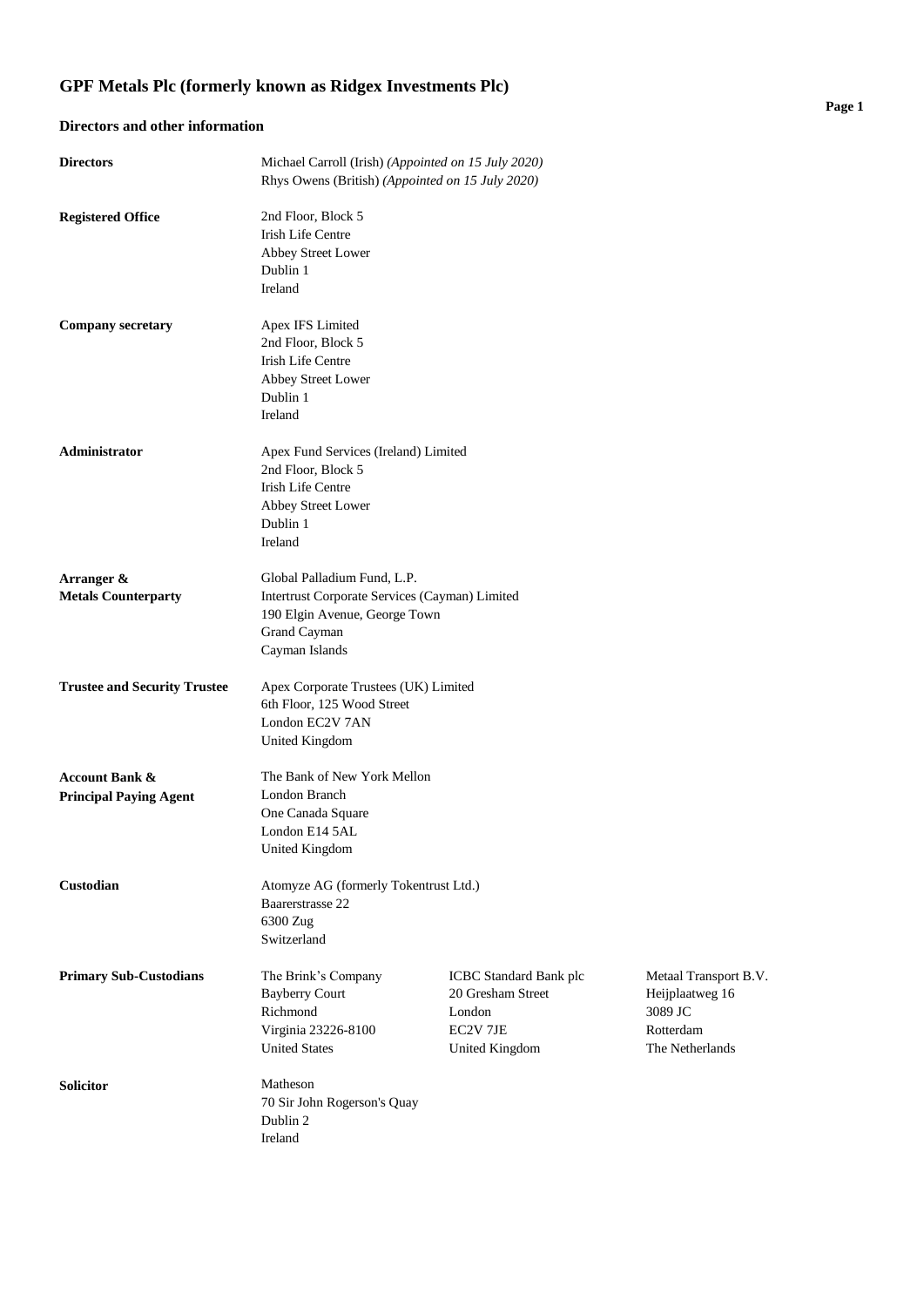## **Interim management report**

The directors (the "Directors") present their interim report and the unaudited financial statements of GPF Metals plc (the "Company") for the financial period from 15 July 2020 (date of incorporation) to 30 June 2021. The Company falls within the Irish regime for the taxation of qualifying companies as set out in Section 110 of the Taxes Consolidation Act 1997 (as amended).

## **Principal activities**

The Company is a public limited liability company, incorporated on 15 July 2020 under the name of Ridgex Investments Plc in Ireland under the Companies Act 2014 (the "Act"). The Company changed its name to GPF Metals Plc on 25 June 2021. The Company has been established for the purpose of issuing secured GPF Physical Metal ETC Securities (the "ETC securities"). The return on each Series of ETC securities is linked to the performance of one of gold, silver, platinum, palladium, copper or nickel.

The ETC securities will be issued under the GPF Physical Metal Securities Programme of the Company (the "Programme"). ETC securities are designed to track the price of individual metals (the "Physical Metals") and to provide investors with a return equivalent (before fees and expenses) to holding the Metal. The aggregate number of ETC securities that will be issued under the Programme will not at any time exceed 4,000,000,000, this being the Programme maximum number of ETC securities.

The Authorised Participants, in respect of each Series, are such entities which, from time to time, are party to an authorised participant agreement with the Company. The Authorised Participants are the only entities permitted to buy ETC securities directly from the Company or to request that the Company buy back ETC securities (other than in the case of ETC securities backed by Gold, in respect of which, subject to satisfaction of certain conditions, ETC Holders who are not Authorised Participants may submit Buy-Back Orders for settlement by Physical Metal delivery). Authorised Participants may also act as market makers by buying and selling ETC securities from and to investors on an over-the-counter basis or via a stock exchange. However, not all market makers need to be Authorised Participants.

The ETC securities will be backed by Metals - gold, silver, platinum, palladium which will be stored at the vault premises of a Primary Sub-Custodian or other Sub-Custodian and copper, nickel which are stored at the LME Approved Warehouse premises of a Primary Sub-Custodian or other Sub-Custodian. ETC security holders (the "ETC holders") will have the option to redeem their ETC securities against the delivery of a Metal equivalent to the Metal Entitlement of the ETC securities being redeemed (less applicable fees).

As at 30 June 2021, all the Series in issue were listed on the London Stock Exchange, Borsa Italiana, SIX and Xetra except for GPF Physical Nickel ETC securities and GPF Physical Copper ETC securities which were listed only on the London Stock Exchange and Borsa Italiana.

## **Key performance indicators**

During the financial period:

- the Company made a profit before tax of USD 1,003;
	- the Company issued the following Series:
		- 849,000 Series 1 up to 1,400,000,000 USD GPF Physical Gold ETC securities;
		- 204,445 Series 1 up to 125,000,000 USD GPF Physical Silver ETC securities;
		- 486,400 Series 1 up to 125,000,000 USD GPF Physical Platinum ETC securities;
		- 239,600 Series 1 up to 50,000,000 USD GPF Physical Palladium ETC securities;
		- 429,692 Series 1 up to 100,000,000 USD GPF Physical Nickel ETC securities; and
		- 801,690 Series 1 up to 200,000,000 USD GPF Physical Copper ETC securities.
	- the Company's net fair value loss on financial assets designated at fair value through profit or loss amounted to USD 1,456,467; and
- the Company's net fair value gain on financial liabilities designated at fair value through profit or loss amounted to USD 1,486,910.

## As at 30 June 2021:

•

- the Company had the following Series in issue:
	- 849,000 Series 1 up to 1,400,000,000 USD GPF Physical Gold ETC securities;
	- 204,445 Series 1 up to 125,000,000 USD GPF Physical Silver ETC securities;
	- 486,400 Series 1 up to 125,000,000 USD GPF Physical Platinum ETC securities;
	- 239,600 Series 1 up to 50,000,000 USD GPF Physical Palladium ETC securities;
	- 429,692 Series 1 up to 100,000,000 USD GPF Physical Nickel ETC securities; and
	- 801,690 Series 1 up to 200,000,000 USD GPF Physical Copper ETC securities.
- the total financial liabilities designated at fair value through profit or loss amounted to USD 47,293,250;
- the net assets of the Company were USD 29,882; and
- the Physical Metals are included in note 9 to the financial statements.

## **Future developments**

The Board of Directors (the "Board") expect the present level of activity to be sustained for the foreseeable future.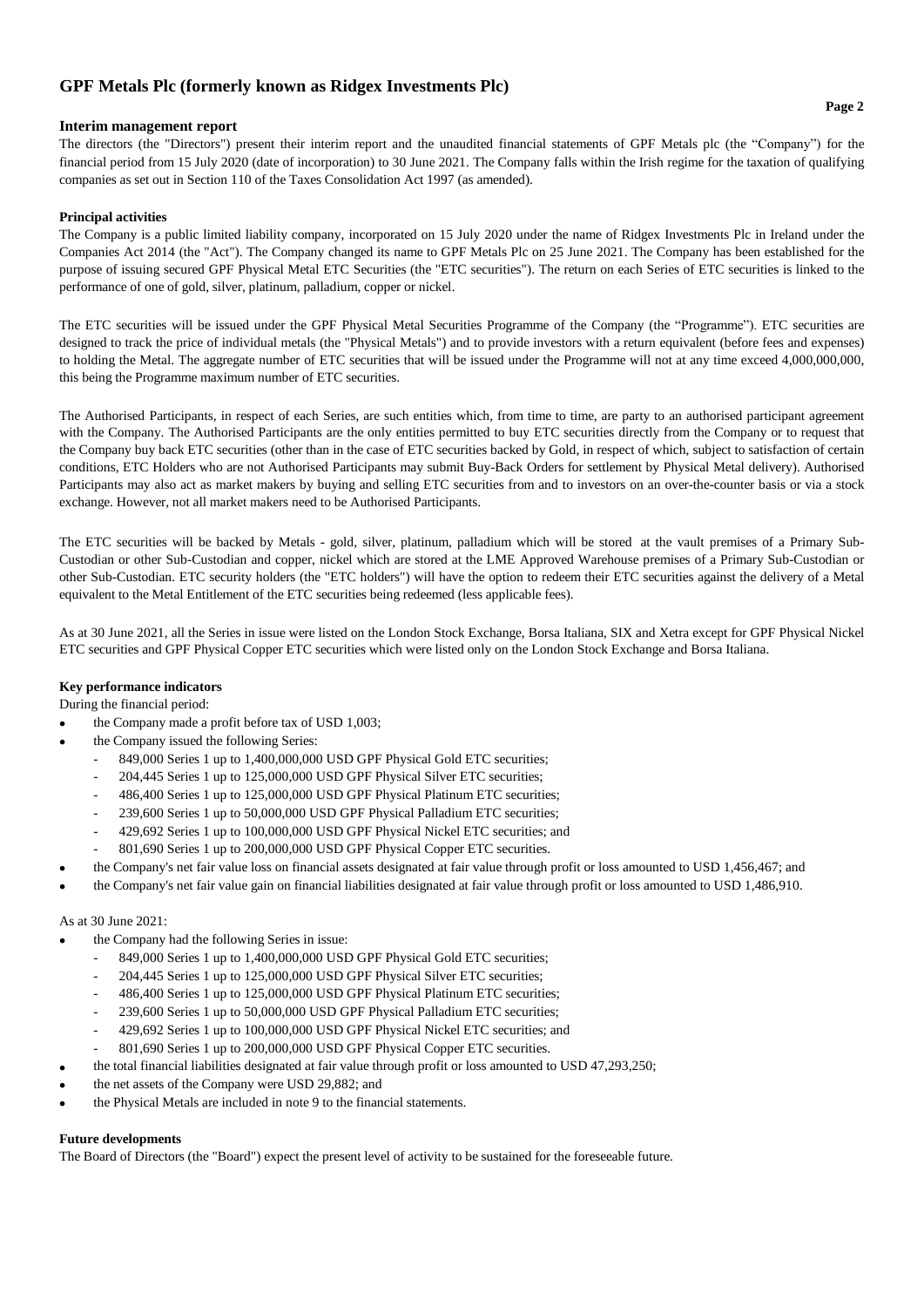## **Interim management report (continued)**

## **Going concern**

The financial statements of the Company have been prepared on a going concern basis. The Company is able to meet all of its liabilities from its assets. The performance, marketability and risks of the Series are reviewed on a regular basis throughout the financial year. Therefore the Board believes that the Company will continue in operational existence for the foreseeable future and is financially sound. The Board is satisfied that, at the time of approving the financial statements, it is appropriate to adopt the going concern basis in preparing the financial statements of the Company.

## **Results and dividends for the financial period**

The results for the financial period are set out on page 6. No dividends are recommended by the Directors for the financial period under review.

## **Changes in Directors, secretary and registered office**

The Company was incorporated on 15 July 2020, with the following appointments:

- Michael Carroll was appointed as Director;
- Rhys Owens was appointed as Director;
- Apex IFS Limited was appointed as Company Secretary; and
- The registered office of the Company is at 2nd Floor, Block 5, Irish Life Centre, Abbey Street Lower, Dublin 1, Ireland.

There has been no other changes in Directors, secretary or registered office during and/or since the financial period.

## **Directors, secretary and their interests**

None of the Directors or secretary who held office on 15 July 2020 and 30 June 2021 held any shares or debentures/ securities issued in the Company at that date, or during the financial period. Except for the Administration agreement entered into by the Company with Apex Fund Services (Ireland) Limited, there were no contracts of any significance in relation to the business of the Company in which the Directors had any interest, as defined in Section 309 of the Companies Act 2014, at any time during the financial period. During the financial period, no fees were paid to the Directors for the services provided. Further information is set out in note 17 to the financial statements.

## **Shares and shareholders**

The authorised share capital of the Company is EUR 25,000 which has been fully issued. The shares are held by Apex TSI Limited (the ''Share Trustee'') under the terms of a declaration of trust (the "Declaration of Trust") under which the Share Trustee hold the benefit of the shares on trust for charitable purposes. The Share Trustee has no beneficial interest in and derives no benefit from its holding of the shares. There are no other rights that pertain to the shares and the shareholders.

## **Principal risk and uncertainties**

## *Coronavirus disease (COVID-19)*

Since the beginning of the coronavirus outbreak in January 2020, the coronavirus has spread across the world, causing ongoing disruption to businesses and economic activity worldwide. Global markets have reacted sharply to this pandemic, with concerns regarding the economic impact this may have on a global scale. The extent of the impact to the financial performance of the underlying Physical Metals depends on future developments, including (i) the duration and spread of the outbreak, (ii) the restrictions, (iii) the effects on the financial markets, and (iv) the effects on the economy overall, all of which are highly uncertain and cannot be predicted. If the financial performance of the underlying Physical Metals is impacted because of these matters for an extended period, the investment results may be affected. The Board continues to monitor the impact on the Company's activities.

## *United Kingdom exit from the European Union*

On 31 January 2020, the United Kingdom (the "UK") formally withdrew and ceased being a member of the European Union (the "EU"). Following this, the UK entered into a transition period which lasted for the remainder of 2020, during which period the UK was subject to applicable EU laws and regulations. The transition period expired on 31 December 2020, and EU law no longer applies in the UK. On 30 December 2020, the UK and the EU signed an EU-UK Trade and Cooperation Agreement ("UK/EU Trade Agreement"), which applies from 1 January 2021 and sets out the foundation of the economic and legal framework for trade between the UK and the EU. As the UK/EU Trade Agreement is a new legal framework, the implementation of the Agreement may result in uncertainty in its application and periods of volatility in both the UK and wider European markets throughout 2021 and beyond. The UK's exit from the EU is expected to result in additional trade costs and disruptions in this trading relationship. While the UK/EU Trade Agreement provides for the free trade of goods, it provides only general commitments on market access in services together with a "most favoured nation" provision which is subject to many exceptions. Furthermore, there is the possibility that either party may impose tariffs on trade in the future in the event that regulatory standards between the EU and the UK diverge. The terms of the future relationship may cause continued uncertainty in the global financial markets, and adversely affect the performance of the Company.

Volatility resulting from this uncertainty may mean that the returns of the Company's investments are adversely affected by market movements.

The Company is subject to other financial risks. These are outlined in note 18 to the financial statements.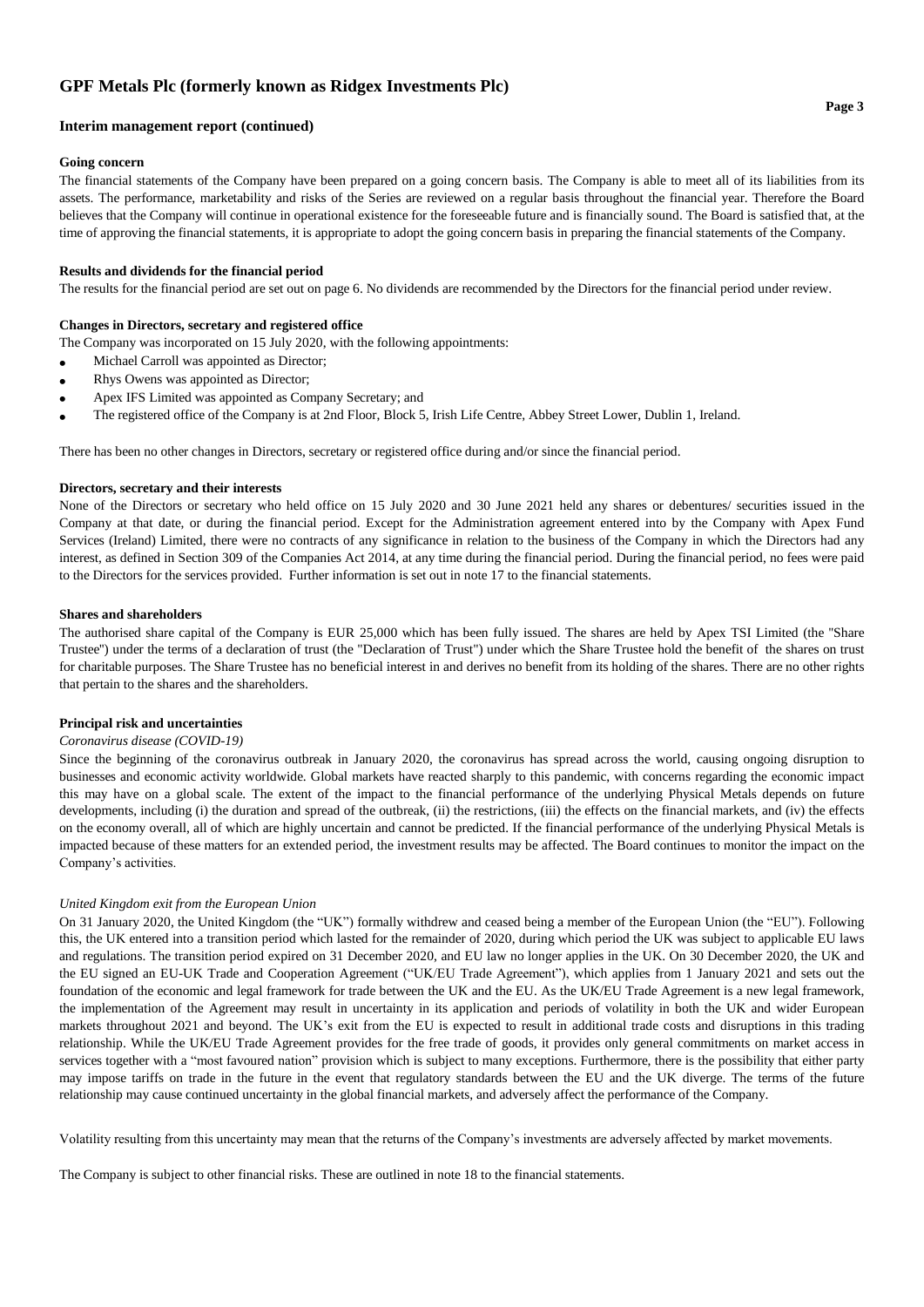## **Interim management report (continued)**

## **Political donations**

The Electoral Act, 1997 (as amended by the Electoral Amendment Political Funding Act, 2012) requires companies to disclose all political donations over EUR 200 in aggregate made during a financial year. The Directors, on enquiry, have satisfied themselves that no such donations in excess of this amount have been made by the Company during the financial period to 30 June 2021.

## **Accounting records**

The Directors are responsible for keeping adequate accounting records that are sufficient to:

- correctly record and explain the transactions of the Company;
- enable, at any time, the assets, liabilities, financial position and profit or loss of the Company to be determined with reasonable accuracy; and
- enable the Directors to ensure that the financial statements comply with the Companies Act and enable those financial statements to be audited.

In this regard Apex IFS Limited have been appointed for the purpose of maintaining adequate accounting records. Accordingly the accounting records are kept at 2nd Floor, Block 5, Irish Life Centre, Abbey Street Lower, Dublin 1, Ireland.

## **Subsequent events**

All subsequent events are disclosed in note 20 to the financial statements.

#### **Research and development costs**

The Company did not incur any research and development costs during the financial period.

#### **Audit committee**

In accordance with Section 1551(11)(c) of the Companies Act 2014, if the sole business of the Public Interest Entity (PIE) Irish SPV relates to the issuing of asset backed securities, the PIE SPV is exempt from the requirement to establish an audit committee.

Given the contractual obligations of the Corporate Administrator and the limited recourse nature of the securities the Company may participate in, the Board has concluded that there is currently no need for the Company to have a separate audit committee in order for the Board to perform effective monitoring and oversight of the internal control and risk management systems of the Company in relation to the financial reporting process. Accordingly, the Company has availed itself of the exemption under Section 1551 of the Companies Act 2014.

## **Directors' compliance statement**

The Directors confirm that:

- **•** they acknowledge that they are responsible for securing the Company's compliance with its relevant obligations and have, to the best of their knowledge, complied with its relevant obligations as defined in section 225 of the Companies Act 2014;
- **•** there is an adequate structure is in place, that in the Directors' opinion, is designed to secure material compliance with the Company's relevant obligations; and
- **•** relevant arrangements and structures have been put in place that provide a reasonable assurance of compliance in all material respects by the Company with its relevant obligations, which arrangements and structures may, if the Directors so decide, include reliance on the advice of one or more than one person employed by the Company or retained by it under a contract for services, being a person who appears to the Directors to have the requisite knowledge and experience to advise the Company on compliance with its relevant obligations.

## **Responsibility statement in accordance with the Transparency Regulation**

Each Director whose names and functions appear on page 1 confirm to the best of their knowledge:

- **•** the financial statements, prepared in accordance with IFRS as issued by the IASB and as adopted by the EU, give a true and fair view of the assets, liabilities, financial position and profit or loss of the Company; and
- **•** the management report, which is incorporated into the directors' report, includes a fair review of the development and performance of the business and the position of the Company, together with a description of the principal risks and uncertainties that it faces.

**On behalf of the Board**

MICCLLCCC

**Michael Carroll Rhys Owens Director Director**

**Date:**  29 September 2021

Whileew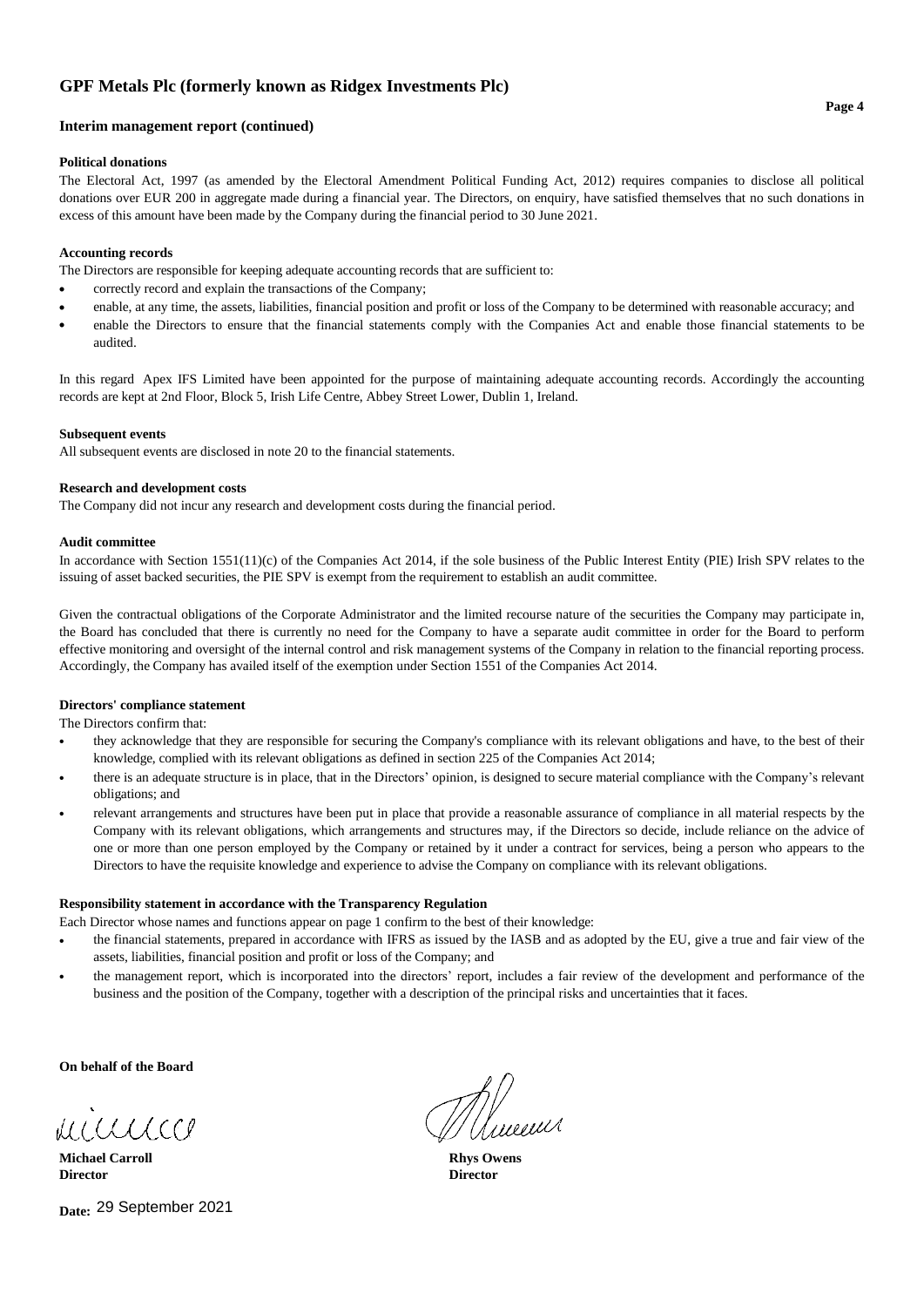## **Directors' responsibilities statement**

The Directors are responsible for preparing the management report and the condensed interim unaudited financial statements in accordance with applicable law and regulations.

The Directors confirm that, to the best of their knowledge that:

- the condensed financial statements, which have been prepared in accordance with applicable accounting standards, give a true and fair view of the assets, liabilities, financial position and results of the Company; and
- the Interim Management Report includes a fair review of:
	- important events that have occurred during the financial period;
	- the impact of those events on the condensed financial statements; and
	- a description of the principal risks and uncertainties for the remaining financial period.

The Directors further indicate that such interim financial statements for the financial period ended 30 June 2021 have not been audited.

**On behalf of the Board**

minnico

**Michael Carroll Rhys Owens Director Director**

**Date:**  29 September 2021

//<br>//www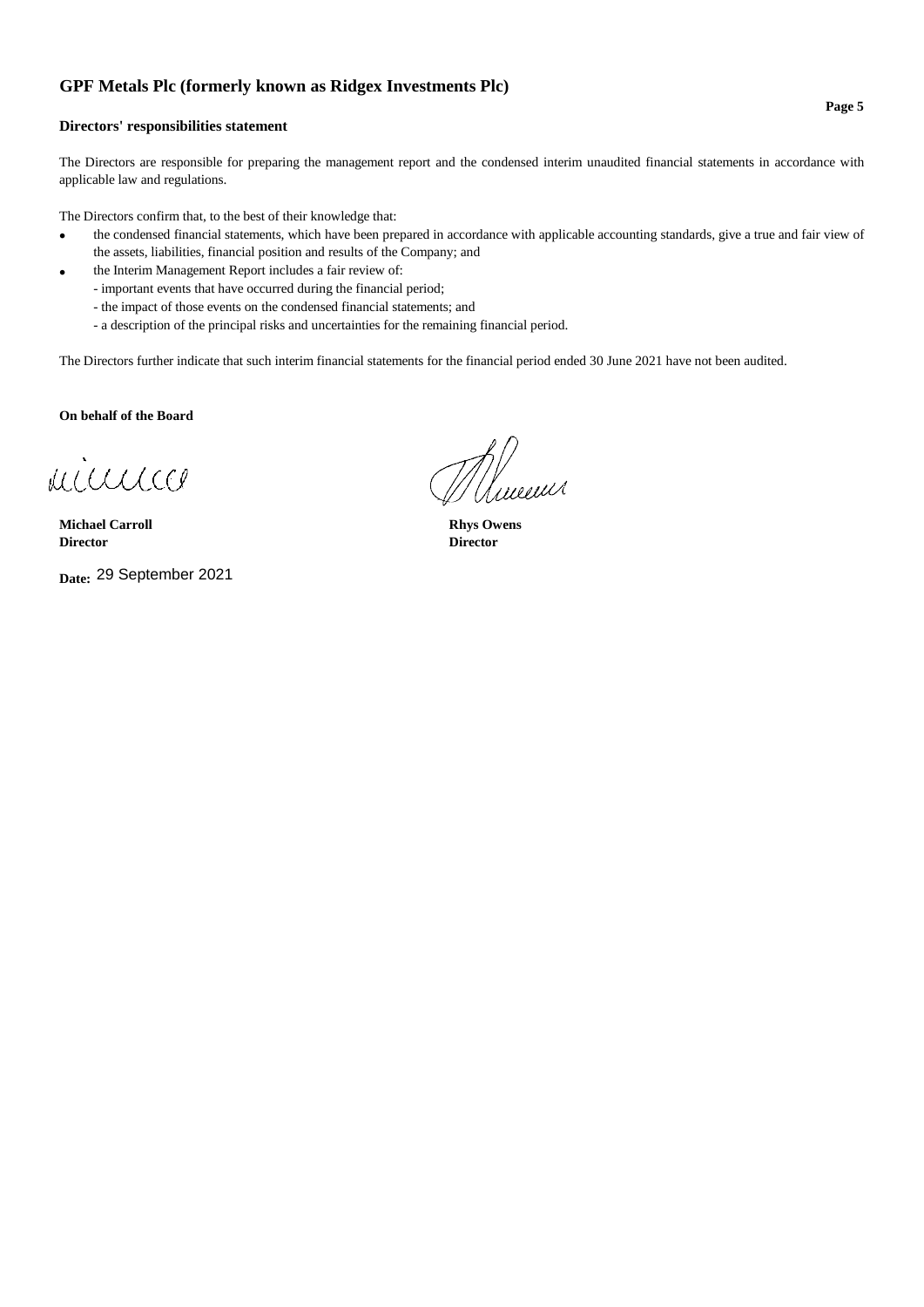## **Statement of comprehensive income**

**For the financial period from 15 July 2020 (date of incorporation) to 30 June 2021**

|                                                                                                    |             | <b>Financial period</b><br>ended<br>30-Jun-21 |
|----------------------------------------------------------------------------------------------------|-------------|-----------------------------------------------|
|                                                                                                    | <b>Note</b> | <b>USD</b>                                    |
| Net changes in fair value of physical metals designated at fair value through profit or loss       | 4           | (1,456,467)                                   |
| Net changes in fair value of financial liabilities designated at fair value through profit or loss | 5           | 1,486,910                                     |
| Other expenses                                                                                     | 6           | (31,023)                                      |
| Other income                                                                                       | 7           | 1,583                                         |
| Operating profit before taxation                                                                   |             | 1,003                                         |
| Tax on ordinary activities                                                                         | 8           | (251)                                         |
| Total comprehensive income for the financial period                                                |             | 752                                           |

All of the items dealt with in arriving at the profit for the financial period are from continuing operations, no income is recognised in other comprehensive income.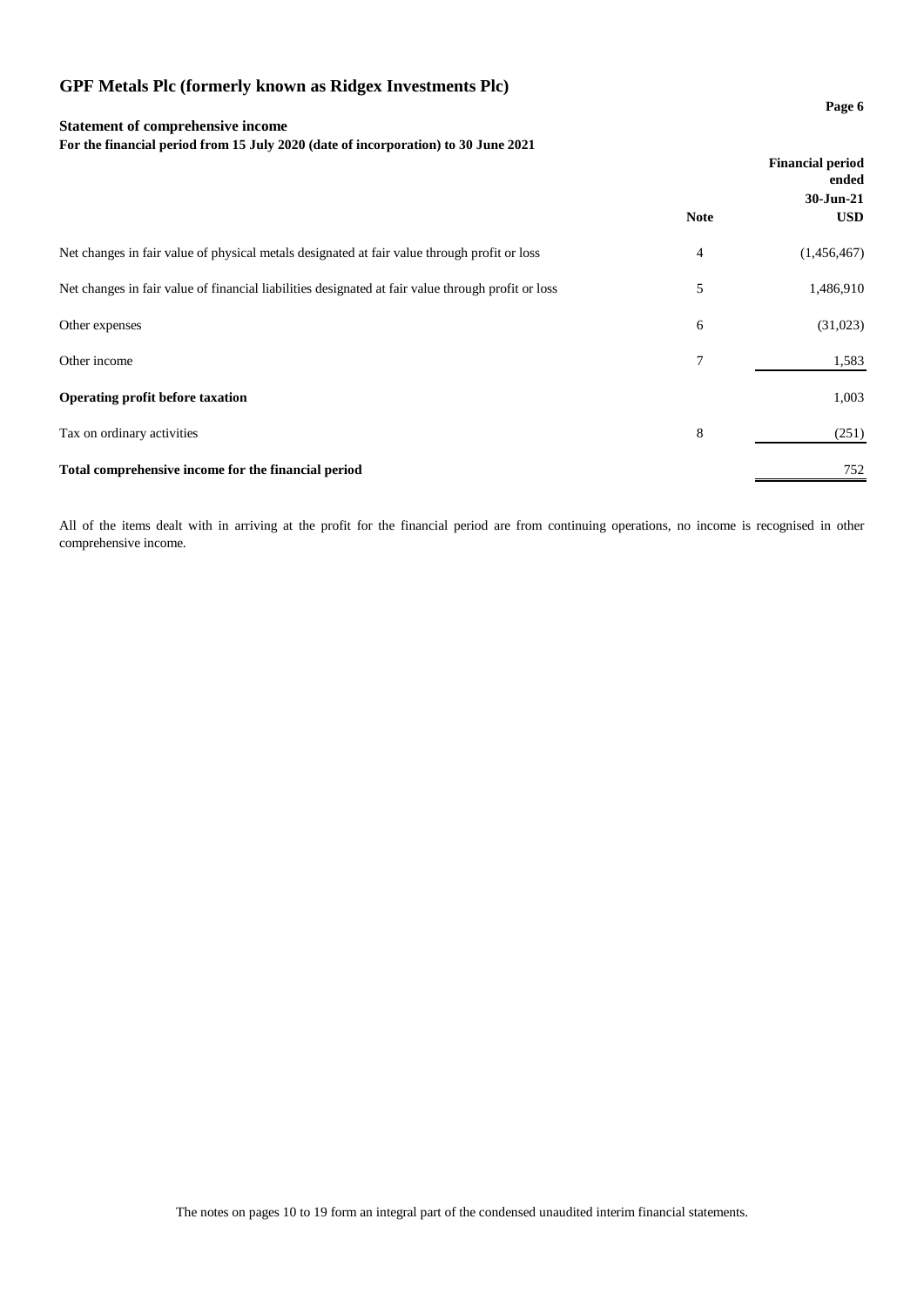## **Statement of financial position**

**As at 30 June 2021**

|                                                                       | <b>Note</b> | 30-Jun-21<br><b>USD</b> |
|-----------------------------------------------------------------------|-------------|-------------------------|
| <b>Assets</b>                                                         |             |                         |
| <b>Current assets</b>                                                 |             |                         |
| Physical metals designated at fair value through profit or loss       | 9           | 47,392,859              |
| Cash and cash equivalents                                             | 10          | 29,710                  |
| Other receivables                                                     | 11          | 1,003                   |
| <b>Total assets</b>                                                   |             | 47, 423, 572            |
| <b>Liabilities and equity</b>                                         |             |                         |
| <b>Current liabilities</b>                                            |             |                         |
| Financial liabilities designated at fair value through profit or loss | 12          | 47,293,250              |
| Loan payable                                                          | 13          | 69,166                  |
| Other payables                                                        | 14          | 31,274                  |
| <b>Total liabilities</b>                                              |             | 47,393,690              |
| <b>Shareholder's funds - Equity</b>                                   |             |                         |
| Called up share capital                                               | 15          | 29,130                  |
| Revenue reserves                                                      |             | 752                     |
| <b>Total equity</b>                                                   |             | 29,882                  |
| <b>Total liabilities and equity</b>                                   |             | 47, 423, 572            |

**On behalf of the Board**

minnico

**Michael Carroll Rhys Owens**<br> **Director Director Director Director**

**Date:** 29 September 2021

Wineen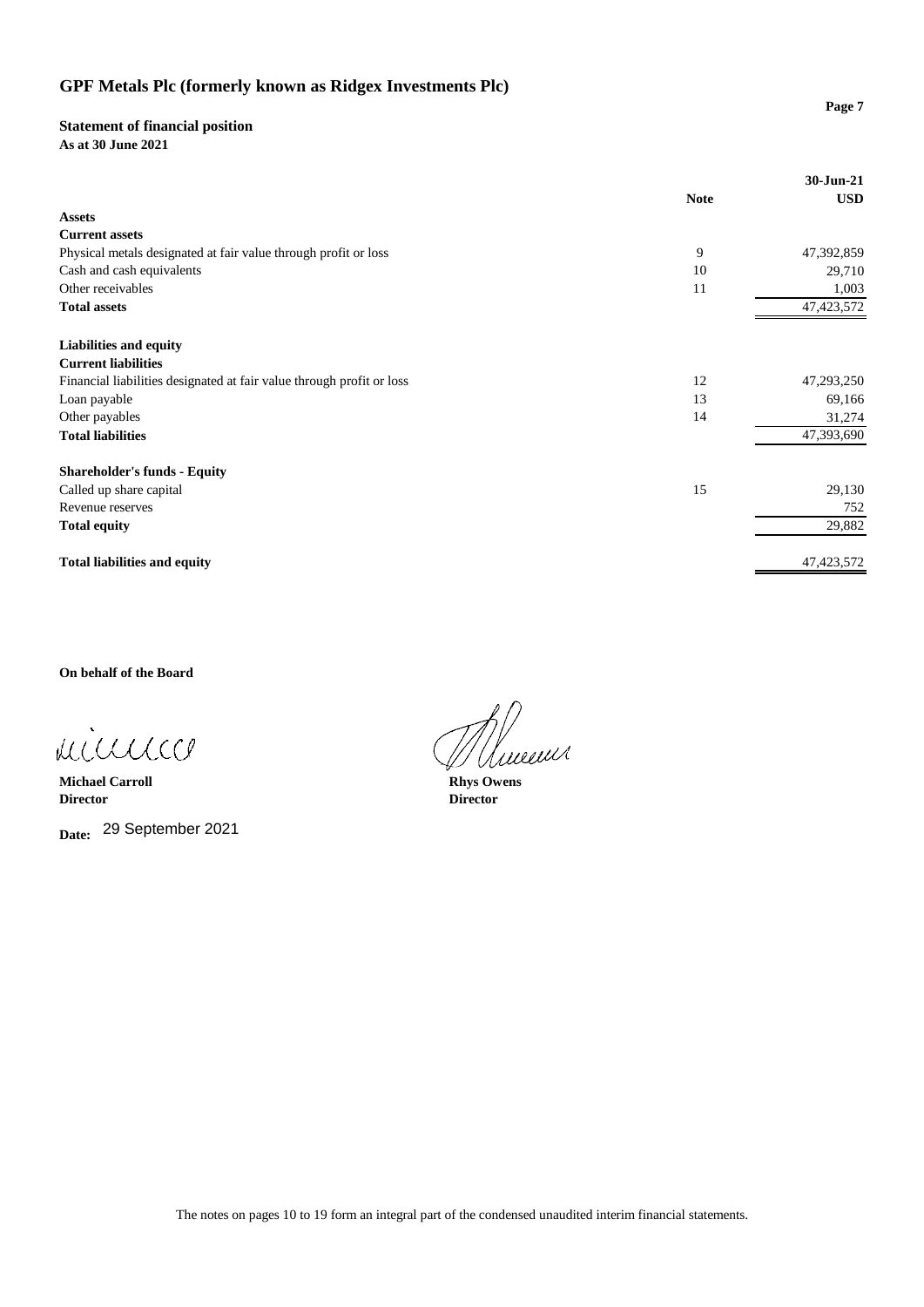## **Statement of changes in equity**

**For the financial period from 15 July 2020 (date of incorporation) to 30 June 2021**

|                                                     | Called up<br><b>Share Capital</b><br><b>USD</b> | Revenue<br><b>Reserves</b><br><b>USD</b> | <b>Total</b><br><b>Equity</b><br><b>USD</b> |
|-----------------------------------------------------|-------------------------------------------------|------------------------------------------|---------------------------------------------|
| Balance as at 15 July 2020                          | $\overline{\phantom{0}}$                        | $\overline{\phantom{0}}$                 | ٠                                           |
| Issue of shares during the financial period         | 29,130                                          | $\overline{\phantom{a}}$                 | 29,130                                      |
| Total comprehensive income for the financial period | $\overline{\phantom{0}}$                        | 752                                      | 752                                         |
| <b>Balance as at 30 June 2021</b>                   | 29,130                                          | 752                                      | 29,882                                      |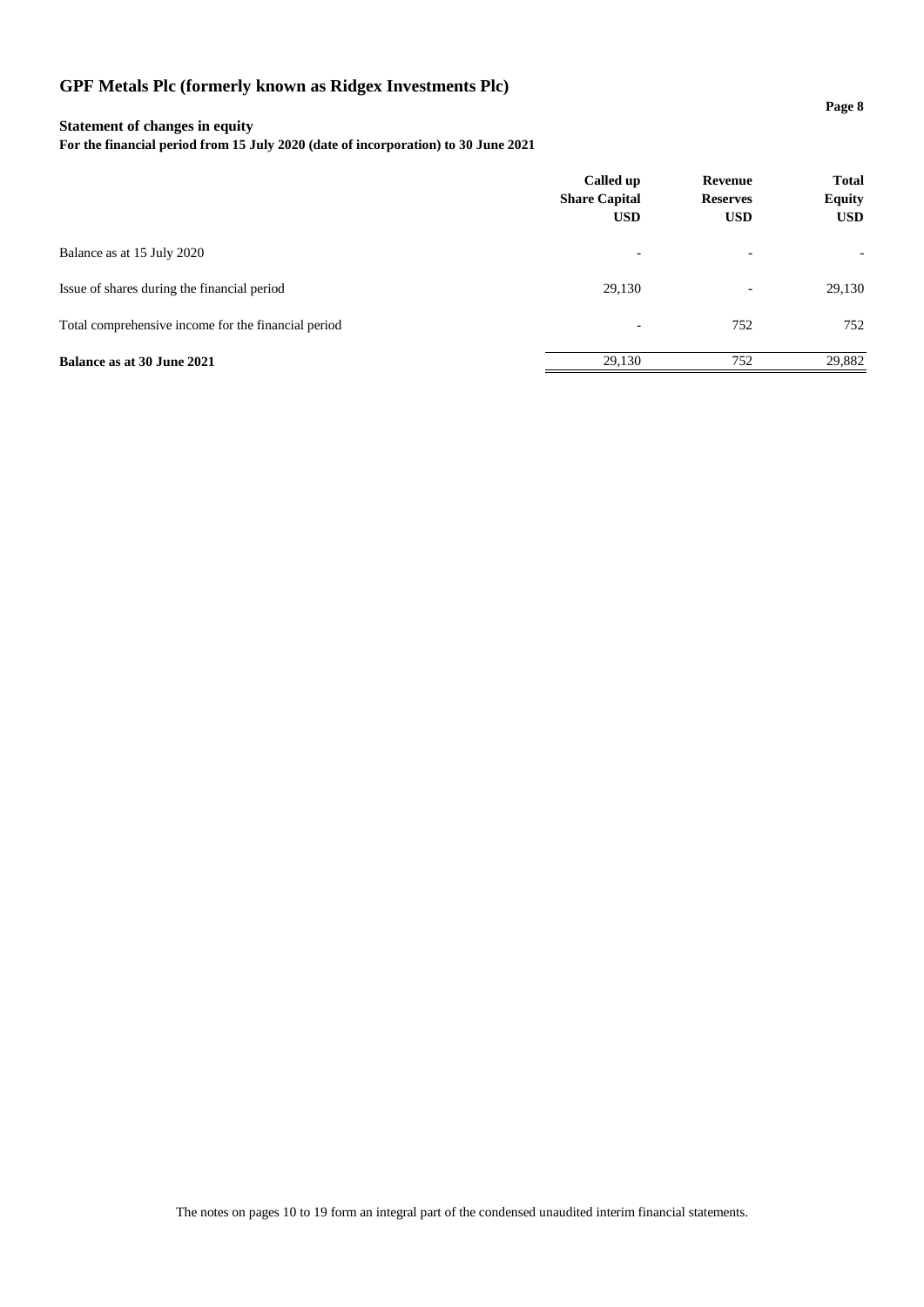## **Statement of cash flows**

**For the financial period from 15 July 2020 (date of incorporation) to 30 June 2021**

|                                                                                                    |    | <b>Financial period</b><br>ended<br>30-Jun-21 |
|----------------------------------------------------------------------------------------------------|----|-----------------------------------------------|
|                                                                                                    |    | <b>USD</b>                                    |
| <b>Cash flows from operating activities</b>                                                        |    |                                               |
| Operating profit before taxation                                                                   |    | 1,003                                         |
| Adjustments for:                                                                                   |    |                                               |
| Net changes in fair value of physical metals designated at fair value through profit or loss       |    | 1,456,467                                     |
| Net changes in fair value of financial liabilities designated at fair value through profit or loss |    | (1,486,910)                                   |
| Foreign exchange movements                                                                         |    | 580                                           |
| Movements in working capital                                                                       |    |                                               |
| Increase in other receivables                                                                      |    | (1,003)                                       |
| Increase in other payables                                                                         |    | 31,023                                        |
| Tax paid                                                                                           |    |                                               |
| Net cash generated from operating activities                                                       |    | 1,160                                         |
| <b>Cash flows from financing activities</b>                                                        |    |                                               |
| Issue of shares                                                                                    |    | 29,130                                        |
| Net cash generated from financing activities                                                       |    | 29,130                                        |
| Increase in cash and cash equivalents                                                              |    | 30,290                                        |
| Cash and cash equivalents at start of the financial period                                         |    |                                               |
| Foreign exchange movements                                                                         |    | (580)                                         |
| Cash and cash equivalents at end of the financial period                                           | 10 | 29,710                                        |

**Page 9**

## **Non-cash transactions during the period include:**

|                                                                              |   | <b>Financial period</b> |
|------------------------------------------------------------------------------|---|-------------------------|
|                                                                              |   | ended                   |
|                                                                              |   | 30-Jun-21               |
|                                                                              |   | <b>USD</b>              |
| Physical metals designated at fair value through profit or loss acquired     | Q | 48,849,326              |
| Financial liabilities designated at fair value through profit or loss issued |   | (48,780,160)            |
| Loan payable to the Metals Counterparty                                      |   | (69, 166)               |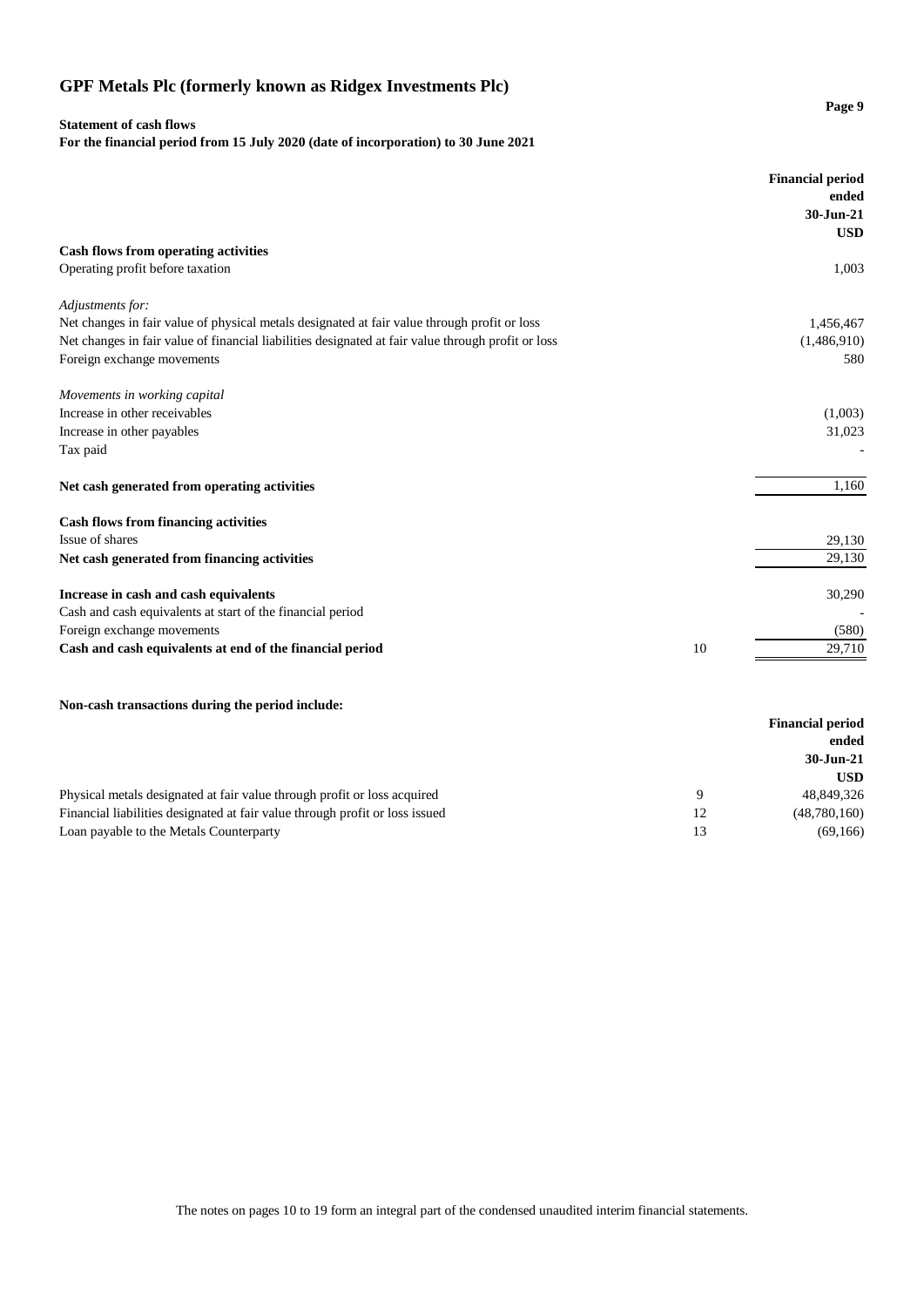#### **Page 10**

## **Notes to the financial statements**

## **For the financial period from 15 July 2020 (date of incorporation) to 30 June 2021**

#### **1 General information**

The Company is a public limited liability company, incorporated on 15 July 2020 under the name of Ridgex Investments Plc in Ireland under the Companies Act 2014 (the "Act"). The Company changed its name to GPF Metals Plc on 25 June 2021. The Company has been established for the purpose of issuing secured GPF Physical Metal ETC securities (the "ETC securities"). The return on each Series of ETC securities is linked to the performance of one of gold, silver, platinum, palladium, copper or nickel.

The Company has no direct employees.

As at 30 June 2021, all the Series in issue were listed on the London Stock Exchange, Borsa Italiana, SIX and Xetra except for GPF Physical Nickel ETC securities and GPF Physical Copper ETC securities which were listed only on the London Stock Exchange and Borsa Italiana.

## **2 Basis of preparation**

## **(a) Statement of compliance**

The condensed financial statements for the financial period ended 30 June 2021 have been prepared in accordance with International Accounting Standard ("IAS") 34 'Interim Financial Reporting'. These condensed unaudited financial statements are in respect of the Company's first reporting period from 15 July 2020 (date of incorporation) to 30 June 2021 and have therefore not presented any comparatives in these financial statements.

The accounting policies set out below have been applied in preparing the financial statements for the financial period ended 30 June 2021.

The financial statements of the Company have been prepared on a going concern basis. The Company is able to meet all of its liabilities from its assets. The performance, marketability and risks of the Series are reviewed on a regular basis throughout the financial period. Therefore the Board believes that the Company will continue in operational existence for the foreseeable future and is financially sound. The Board is satisfied that, at the time of approving the financial statements, it is appropriate to adopt the going concern basis in preparing the financial statements of the Company.

#### **(b) Basis of measurement**

The financial statements have been prepared on the historical cost basis except for the following:

- Physical metals designated at fair value through profit or loss are measured at fair value; and
- • Financial liabilities designated at fair value through profit or loss are measured at fair value.

#### **(c) Functional and presentation currency**

The financial statements are presented in United States Dollar (''USD'') which is the Company's functional currency. Functional currency is the currency of the primary economic environment in which the entity operates. The financial liabilities designated at fair value through profit or loss are primarily denominated in USD. The Directors of the Company believe that USD most faithfully represents the economic effects of the underlying transactions, events and conditions.

#### **(d) Standards, amendments or interpretations**

*Standards not yet effective, but available for early adoption*

There are no new standards and amendments to standards, that are relevant to the Company but are not yet effective and have not yet been early adopted by the Company which are considered to be applicable to the financial statements of the Company.

## **3 Significant accounting policies**

## **(a) Other income and expenses**

All other income and expenses are accounted for on an accrual basis.

#### *Operating Expense*

The TER is the rate per annum and is applied to the Metal Entitlement on a daily basis. Each day, the Metal Entitlement attached to each ETC Security is reduced at a rate equal to the portion of the TER in metal applicable to such day. The TER is accounted for on an accruals basis and is payable monthly in arrears.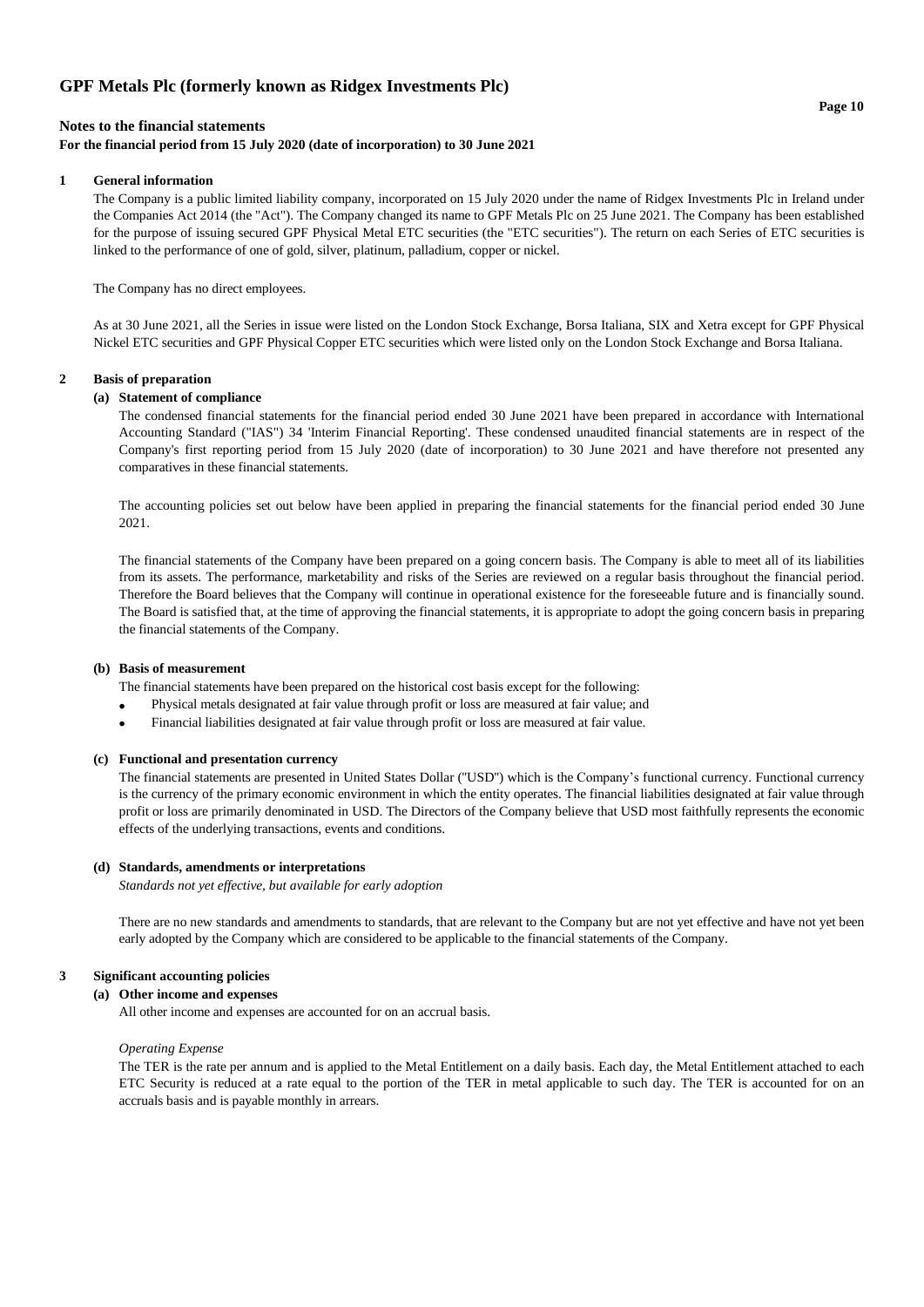## **Notes to the financial statements (continued)**

**For the financial period from 15 July 2020 (date of incorporation) to 30 June 2021**

## **3 Significant accounting policies (continued)**

#### **(d) Taxation**

Corporation tax is provided on taxable profits at current rates applicable to the Company's activities in accordance with Section 110 of the Taxes Consolidation Act 1997. Deferred taxation is accounted for, without discounting, in respect of all temporary differences between the treatment of certain items for taxation and accounting purposes which have arisen but not reversed by the reporting date.

Provision is made at the tax rates which are expected to apply in the periods in which the temporary differences reverse. Deferred tax assets are recognised only to the extent that it is considered more likely than not that they will be recovered.

A deferred tax asset is recognised only to the extent that it is probable that future taxable profits will be available against which the asset can be utilised. Deferred tax assets are reviewed at each reporting date and are reduced to the extent that it is no longer probable that related tax benefit will be realised.

Withholding tax is a generic term used for withholding tax deducted at source from the income. The Company records the withholding tax separately from the gross investment income in the Statement of comprehensive income.

#### **(e) Cash and cash equivalents**

Cash and cash equivalents includes cash held at bank which are subject to insignificant risk of changes in their fair value, and are used by the Company in the management of its capital.

There are no restrictions on cash and cash equivalents.

Cash and cash equivalents are carried at amortised cost in the statement of financial position.

#### **(f) Share capital**

Share capital is issued in Euro ("EUR") and have been converted to USD on recognition. Dividends are recognised as a liability in the financial period in which they are approved.

## **(g) Other receivables**

Other receivables do not carry any interest, are short-term in nature and have been reviewed for any evidence of impairment. Other receivables are accounted at amortised cost.

## **(h) Other payables**

Other payables are accounted at amortised cost.

## **(i) Financial instruments**

Financial assets

#### *Classification*

The Company classifies its financial assets as financial assets at fair value through profit or loss at initial recognition in accordance with IFRS 9: Financial Instruments.

Financial assets are measured at fair value through profit or loss if:

- its contractual terms do not give rise to cash flows on specified dates that are solely payments of principal and interest (SPPI) on the principal amount outstanding;
- it is not held within a business model whose objective is either to collect contractual cash flows, or to both collect contractual cash flows and sell; or
- at initial recognition, it is irrevocably designated as measured at fair value through profit or loss when doing so eliminates or significantly reduces a measurement or recognition inconsistency that would otherwise arise measuring assets or recognising the gains and losses on them on different bases.

#### *Initial recognition*

All financial assets (including financial assets designated at fair value through profit or loss) are recognised initially on the trade date, which is the date that the Company becomes a party to the contractual provisions of the instrument.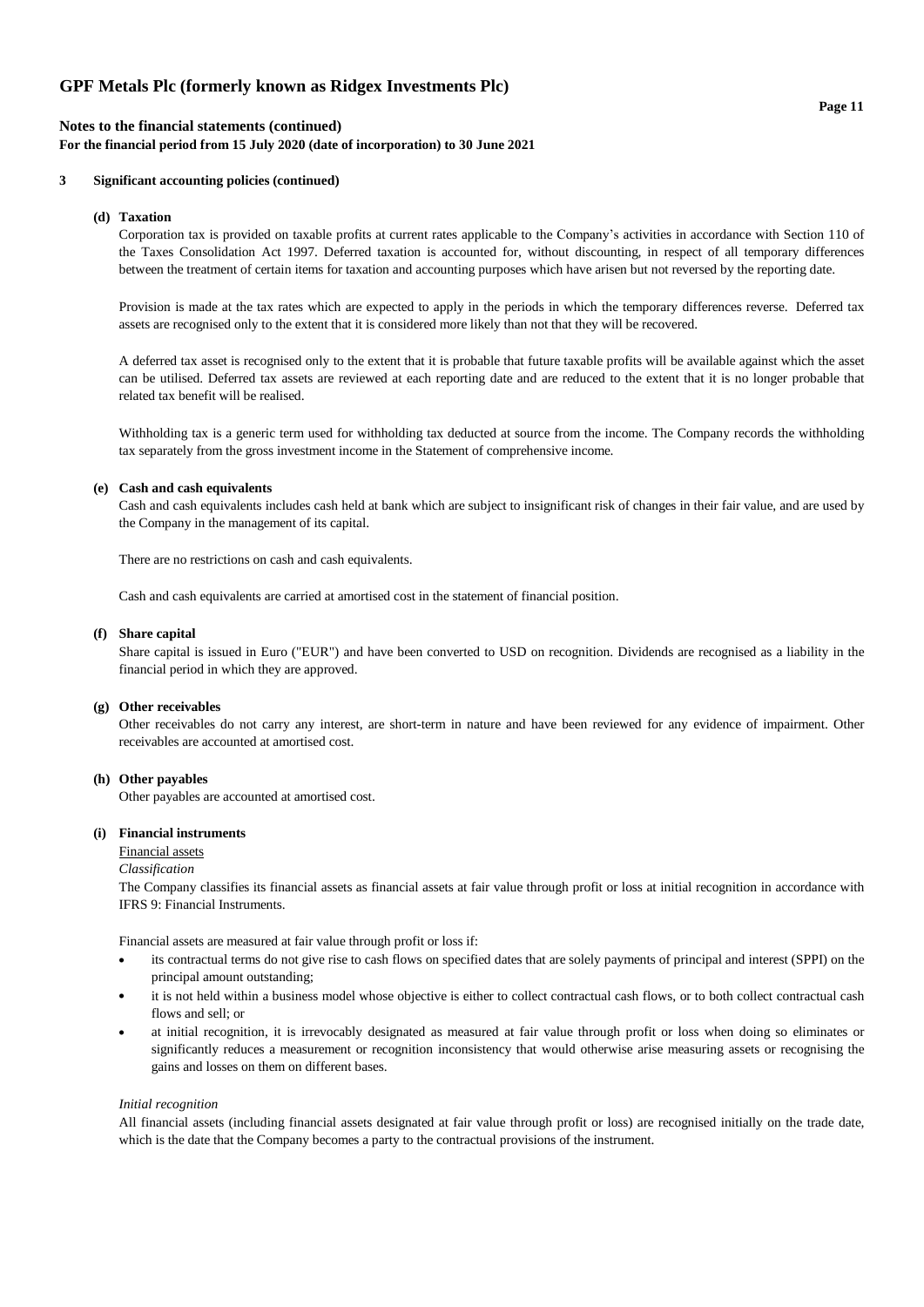## **Notes to the financial statements (continued) For the financial period from 15 July 2020 (date of incorporation) to 30 June 2021**

## **3 Significant accounting policies (continued)**

## **(i) Financial instruments (continued)**

## Financial assets (continued)

## *Derecognition*

The Company derecognises a financial asset when the contractual rights to the cash flows from the asset expire, or it transfers the rights to receive the contractual cash flows on the financial asset in a transaction in which substantially all the risks and rewards of ownership of the financial asset are transferred. Any interest in transferred financial assets that is created or retained by the Company is recognised as a separate asset or liability.

#### *Subsequent measurement*

After initial measurement, the Company measures financial assets which are classified at fair value through profit or loss at their fair value. Subsequent changes in the fair value of financial assets designated at fair value through profit or loss are recognised directly in the statement of comprehensive income. Fair value is the amount for which an asset could be exchanged, or a liability settled, between knowledgeable, willing parties in an arm's length transaction. The fair value of financial assets is based on their quoted market prices on a recognised exchange or sourced from a reputable broker/counterparty, in the case of non-exchange traded instruments, at the reporting date without any deduction for estimated future selling costs.

#### Financial liabilities

#### *Classification and measurement of ETC securities*

The Company designates the ETC securities issued as financial liabilities at fair value through profit or loss on initial recognition.

The exchange quoted price of the ETC securities is determined by reference to the underlying Physical Metals. Changes in the fair value of the ETC securities are recognised in the statement of comprehensive income. The ETC securities have been designated as at fair value through profit or loss in order to eliminate an accounting mismatch, that would otherwise arise with the Physical Metals, enabling both the ETC securities and the Physical Metals to be measured at fair value with gains or losses on both being recognised in the statement of comprehensive income.

#### *Initial recognition*

All financial liabilities (including financial liabilities designated at fair value through profit or loss) are recognised initially on the trade date, which is the date that the Company becomes a party to the contractual provisions of the instrument.

The Company issues ETC securities to provide investors with exposure to the performance of the Physical Metals. The ETC securities, are issued in the form of debt instruments that are backed by fully allocated physical holdings of the relevant ETC. An ETC security is issued or redeemed when a corresponding amount of Physical Metal has transferred into or from the allocated accounts maintained by the Custodian. The Company has designated its debt instruments as financial liabilities issued at fair value through profit or loss.

#### *Derecognition*

The Company derecognises a financial liability when its contractual obligations are discharged, cancelled or expired.

#### *Subsequent measurement*

After initial measurement, the Company measures financial liabilities which are classified as at fair value through profit or loss at their fair value. Subsequent changes in the fair value of financial liabilities designated at fair value through profit or loss are recognised directly in the statement of comprehensive income.

## *Offsetting*

Financial assets and liabilities are offset and the net amount presented in the statement of financial position when, and only when, the Company has a legal right to offset the amounts and intends either to settle on a net basis or to realise the asset and settle the liability simultaneously. No balances have been offset on the statement of financial position.

#### *Fair value measurement principles*

The fair value of the ETC securities is determined by reference to the underlying Physical Metals. Changes in the fair value of the ETC securities are recognised in the statement of comprehensive income. ETC securities are valued using valuation techniques, as detailed in the fair value hierarchy note to the financial statements.

#### *Net changes in fair value of financial liabilities designated at fair value through profit or loss*

Net changes in fair value of financial liabilities designated at fair value through profit or loss relates to ETC securities issued and includes all realised and unrealised fair value changes.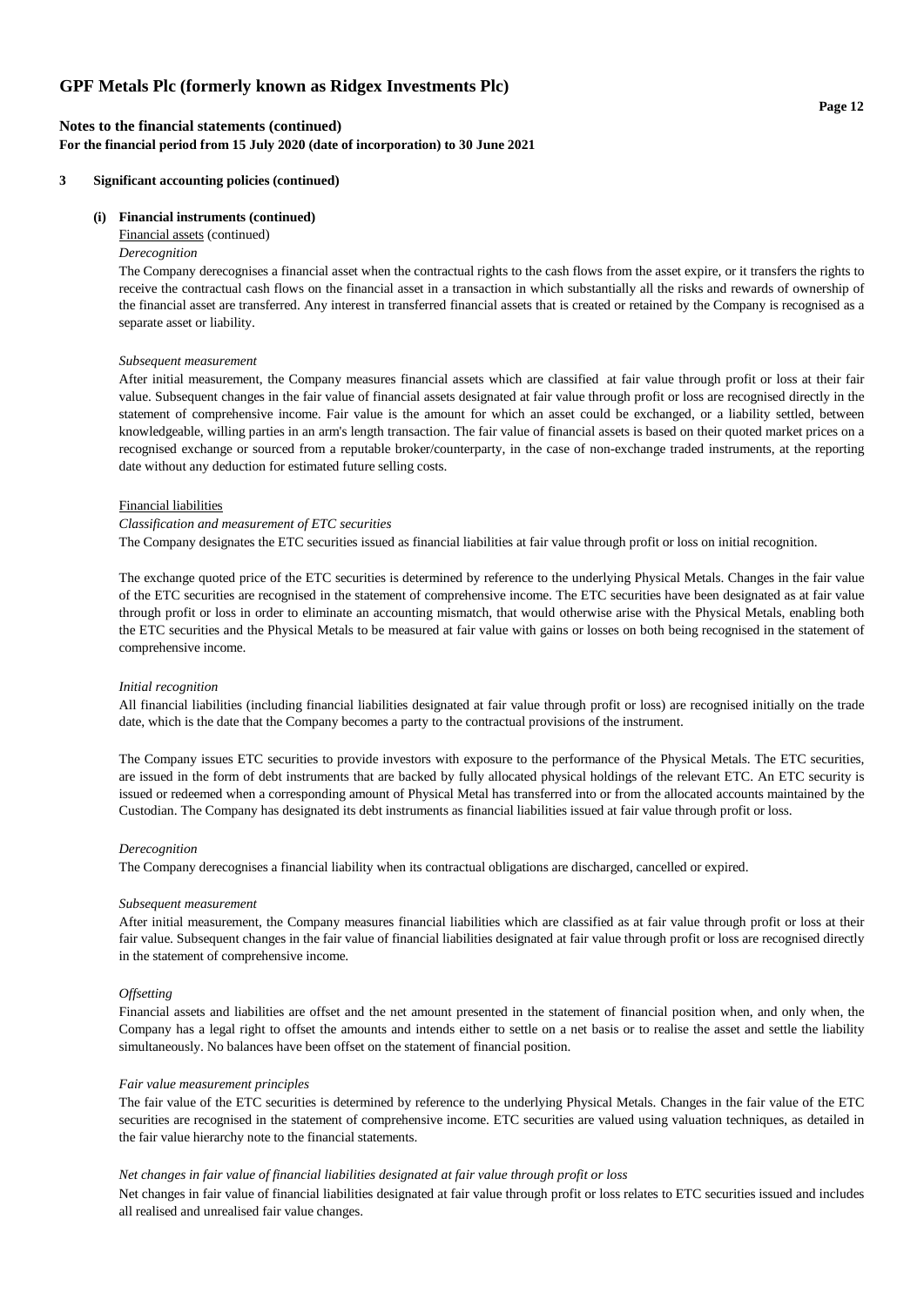## **Notes to the financial statements (continued) For the financial period from 15 July 2020 (date of incorporation) to 30 June 2021**

## **3 Significant accounting policies (continued)**

## **(i) Financial instruments (continued)**

## Financial liabilities (continued)

## *Loan payable*

Under the terms of the agreement with the Metals Counterparty, the difference between the gold on the bar list and the gold in the entitlement is a loan repayable to the Metals Counterparty., and is more senior to payables to the Noteholders. The Company has fair valued its loan payable based on the price of the gold as at the financial period end.

## **(j) Physical Metals**

The Company holds Physical Metal at least equal to the amount due to holders of ETC securities solely for the purposes of meeting its obligations. The Physical Metal is measured at fair value, as detailed in note 3(i) Financial liabilities and changes in fair value are recognised in the statement of comprehensive income. Any costs to sell Physical Metals that arise in the course of settling the Company's obligations under the ETC securities are borne by the Arranger. The Physical Metal is recognised when the metal is received into the vault of the custodian or relevant sub-custodian. The Physical Metal is derecognised when the risks and rewards of ownership have all been substantially transferred.

#### *Fair value measurement principles*

Physical Metals includes both Precious Metals (gold, silver, platinum or palladium) and Base Metals (copper or nickel) designated at fair value through profit or loss. Gold and silver are priced at the current close bid price at the end of the day using the London Bullion Market Association (LBMA) price, platinum and palladium are priced at the current close bid price at the end of the day using the London Platinum and Palladium Market (LPPM) price and copper and nickel are priced at the current close bid price at the end of the day using the London Metal Exchange (LME) price.

#### *Net changes in fair value of physical metals designated at fair value through profit or loss*

Net changes in fair value of Physical Metals designated at fair value through profit or loss relates to movement in the price of the Physical Metal and includes all realised and unrealised fair value changes.

#### **(k) Segment reporting**

An operating segment is a component of an entity that engages in business activities from which it may earn revenues and incur expenses (including revenues and expenses relating to transactions with other components of the same entity). The Company's business involves the repackaging of Physical Metals, on behalf of investors, which are bought in the market and subsequently securitised to avail of potential market opportunities and risk return asymmetries. The Company with no employee, has only one business unit, thus all administrating and operating functions are carried out and reviewed by the Administrator, Apex Fund Services (Ireland) Limited and Company secretary, Apex IFS Limited.

The split of Physical Metals at fair value and ETC securities at fair value by Series and the unit price per Series are shown in notes 9 and 12 to the financial statements.

The Company's principal activity is to invest in Physical Metals which are the revenue generating segment of the Company. The Chief Operating Decision Maker ("CODM") of the operating segment is the Board. The Company is an SPV whose principal activities are the issuance of ETC securities and investment in Physical Metals. The CODM does not consider each underlying Series of ETC securities as a separate segment, rather they look at the structure as a whole. Based on that fact, the Directors confirm that there is only one segment.

#### **(l) Foreign currency transaction**

Transactions in foreign currencies are translated to the functional currency at the dates of the transactions. Monetary assets and liabilities denominated in foreign currencies at the reporting date are retranslated to the functional currency at the exchange rate at that date. The foreign currency gain or loss on monetary items is the difference between amortised cost in the functional currency at the beginning of the financial period, adjusted for effective interest and payments during the financial period, and the amortised cost in foreign currency translated at the exchange rate at the end of the financial period.

At each reporting date, monetary items and non monetary assets and liabilities that are fair valued and are denominated in foreign currencies are translated at the rate prevailing on the statement of financial position. Gains and losses arising on retranslation of financial instruments at fair value through profit or loss are included in the statement of comprehensive income together with respective fair value gains/losses.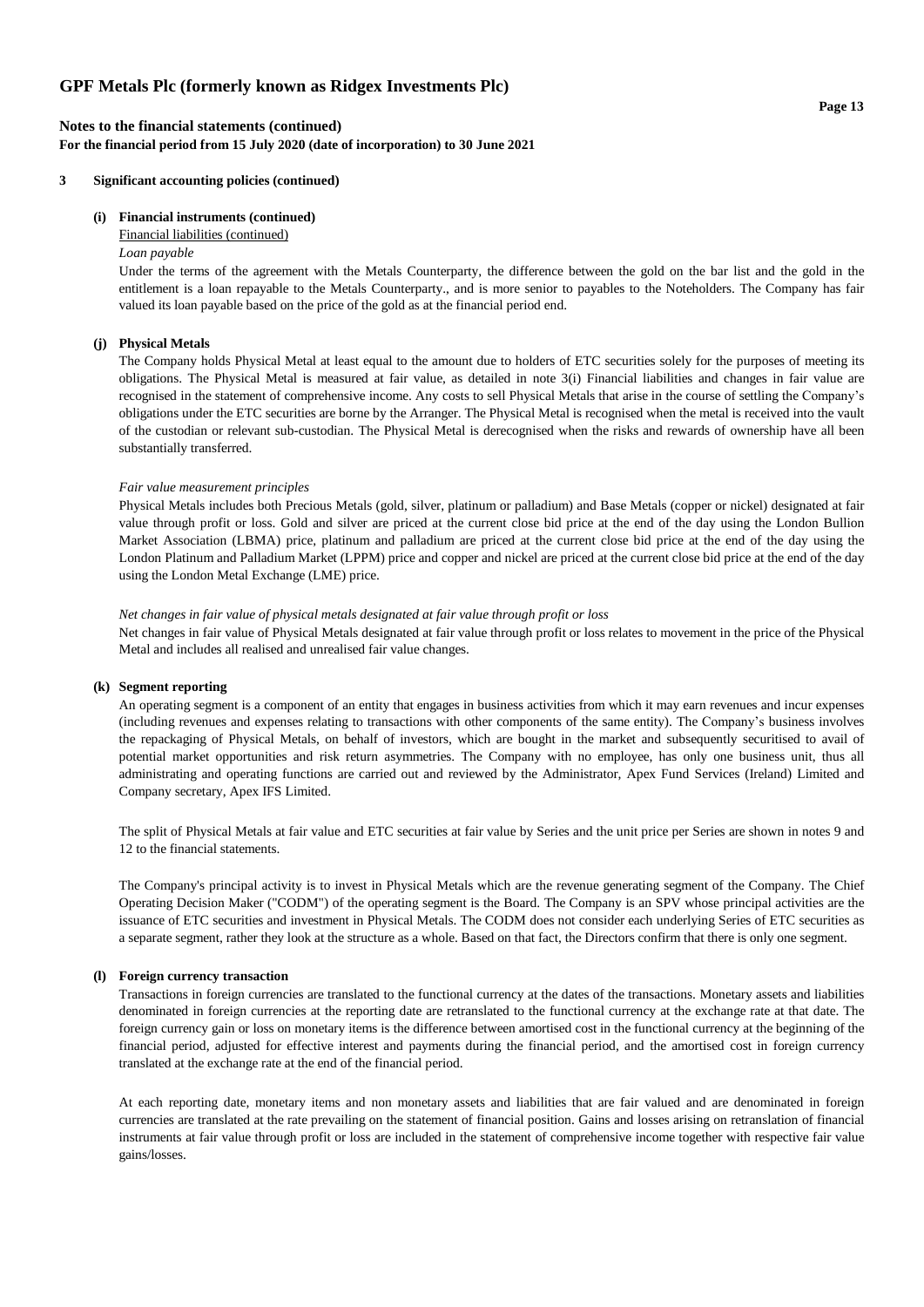## **Notes to the financial statements (continued)**

**For the financial period from 15 July 2020 (date of incorporation) to 30 June 2021**

| 4 | Net changes in fair value of physical metals designated at fair value through profit or loss            | <b>Financial period</b> |
|---|---------------------------------------------------------------------------------------------------------|-------------------------|
|   |                                                                                                         | ended                   |
|   |                                                                                                         | 30-Jun-21               |
|   |                                                                                                         | <b>USD</b>              |
|   | Unrealised fair value movement on physical metals designated at fair value through profit or loss       | (1,456,467)             |
|   |                                                                                                         | (1,456,467)             |
| 5 | Net changes in fair value of financial liabilities designated at fair value through profit or loss      | <b>Financial period</b> |
|   |                                                                                                         | ended                   |
|   |                                                                                                         | 30-Jun-21               |
|   |                                                                                                         | <b>USD</b>              |
|   | Unrealised fair value movement on financial liabilities designated at fair value through profit or loss | 1,486,910               |
|   |                                                                                                         | 1,486,910               |
| 6 | Other expenses                                                                                          | <b>Financial period</b> |
|   |                                                                                                         | ended                   |
|   |                                                                                                         | 30-Jun-21               |
|   |                                                                                                         | <b>USD</b>              |
|   | Total Expense Ratio*                                                                                    | (30, 443)               |
|   | Other expenses                                                                                          | (580)                   |
|   |                                                                                                         | (31,023)                |

\*Each Series pays an "all in one" operational fee to the Arranger, which accrues per annum equal to the Total Expense Ratio ("TER"). The Arranger agrees to pay costs and expenses of the Company in exchange for the Company agreeing to pay the Arranger the TER. The TER is applied to the Metal Entitlement on a daily basis to determine a daily deduction of an amount of metal from the Metal Entitlement. Fees and expenses payable by the Company to the Arranger will be paid out of the ETC securities by way of the sale of metal. The amount of metal to be sold is a predetermined amount based on the Metal Entitlements of the ETC securities.

| <b>Total Expense Ratio</b> |
|----------------------------|
| 30-Jun-21                  |
| $\frac{0}{0}$              |
| 0.145                      |
| 0.20                       |
| 0.20                       |
| 0.20                       |
| 0.75                       |
| 0.85                       |
| <b>Financial period</b>    |
| ended                      |
| 30-Jun-21                  |
| <b>USD</b>                 |
| 1,003                      |
| 580                        |
| 1,583                      |
| <b>Financial period</b>    |
| ended                      |
| 30-Jun-21                  |
| <b>USD</b>                 |
| 1,003                      |
| (251)                      |
| (251)                      |
|                            |

The Company is taxed at 25% in accordance with section 110 under Case III of Schedule D of the Taxes Consolidation Act 1997.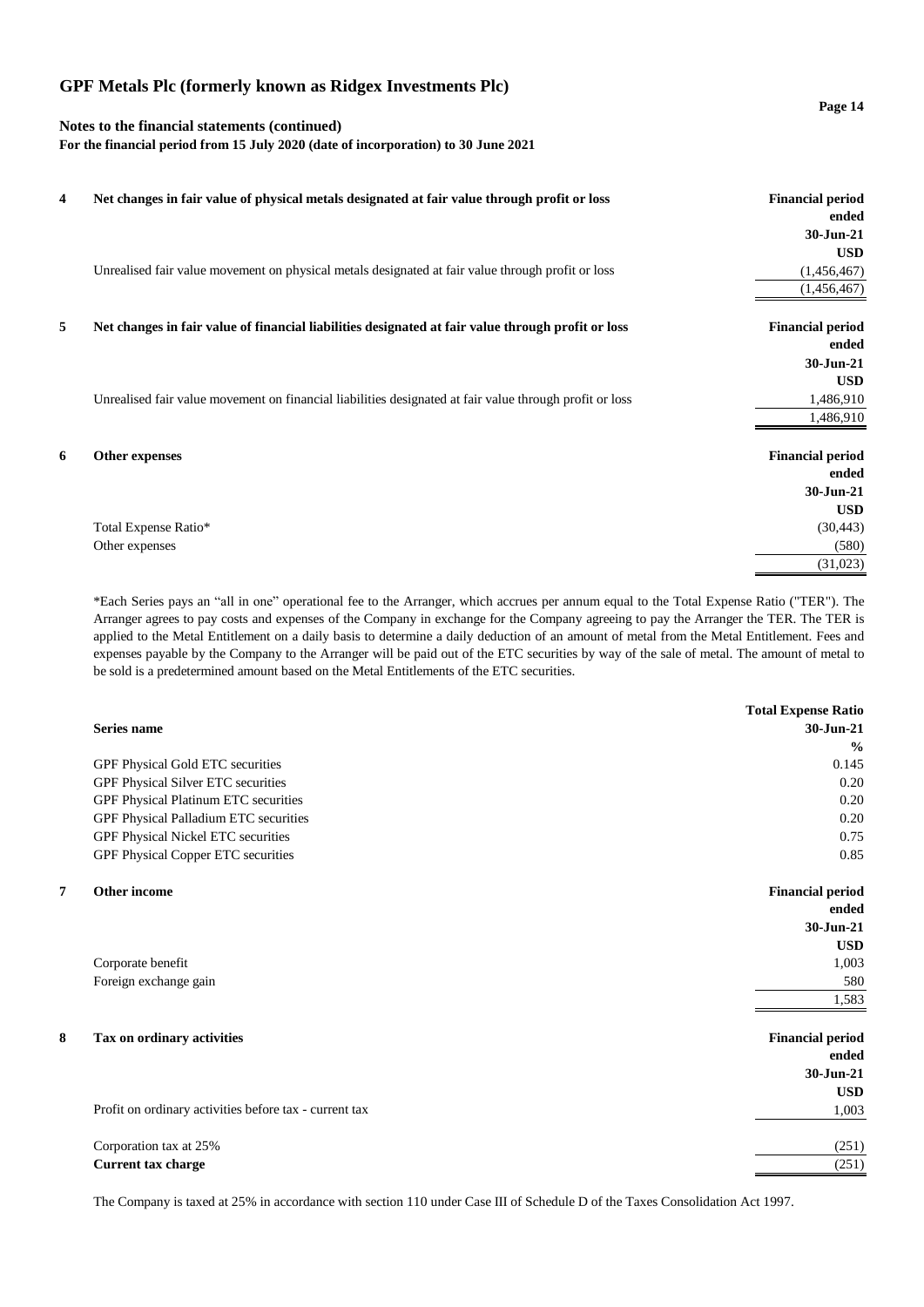## **Notes to the financial statements (continued) For the financial period from 15 July 2020 (date of incorporation) to 30 June 2021**

| 9 | Physical metals designated at fair value through profit or loss<br><b>Physical Metals</b> |                           | 30-Jun-21<br><b>USD</b><br>47,392,859 |  |
|---|-------------------------------------------------------------------------------------------|---------------------------|---------------------------------------|--|
|   |                                                                                           | 30-Jun-21<br><b>Units</b> | 30-Jun-21<br><b>USD</b>               |  |
|   | At the start of financial period                                                          | $\overline{\phantom{0}}$  | $\overline{\phantom{a}}$              |  |
|   | Metals Contributed*                                                                       | 222,104                   | 48,849,326                            |  |
|   | Unrealised fair value movement                                                            |                           | (1,456,467)                           |  |
|   | At end of financial period                                                                | 222,104                   | 47,392,859                            |  |
|   |                                                                                           |                           |                                       |  |

\*Contributions of Metals are in-specie.

As 30 June 2021, the Physical Metals held by the Company was as follows:

| Series name                                  | Unit            | <b>Units</b> | Gold price | <b>Fair Value</b> |
|----------------------------------------------|-----------------|--------------|------------|-------------------|
|                                              |                 | 30-Jun-21    | 30-Jun-21  | 30-Jun-21         |
|                                              |                 |              |            | <b>USD</b>        |
| <b>GPF Physical Gold ETC securities</b>      | Fine troy ounce | 8.490        | 1,763.15   | 14,969,570        |
| <b>GPF Physical Silver ETC securities</b>    | Troy ounce      | 205,094      | 25.77      | 5,284,247         |
| <b>GPF Physical Platinum ETC securities</b>  | Troy ounce      | 4,881        | 1,059.00   | 5,168,476         |
| <b>GPF Physical Palladium ETC securities</b> | Troy ounce      | 2,408        | 2,707.00   | 6,518,889         |
| <b>GPF Physical Nickel ETC securities</b>    | Metric tonne    | 430          | 18,450.00  | 7,927,817         |
| <b>GPF Physical Copper ETC securities</b>    | Metric tonne    | 802          | 9,385.00   | 7,523,860         |
|                                              |                 | 222,104      |            | 47,392,859        |
|                                              |                 |              |            |                   |
| <b>Maturity analysis of Physical Metals</b>  |                 |              |            | 30-Jun-21         |
|                                              |                 |              |            | <b>USD</b>        |
| Within 1 year                                |                 |              |            | 47,392,859        |
| More than 1 year and less than 2 years       |                 |              |            |                   |
| More than 2 year and less than 5 years       |                 |              |            |                   |
| More than 5 years                            |                 |              |            |                   |
|                                              |                 |              |            | 47,392,859        |

The Physical Metals are secured in favour of Apex Corporate Trustees (UK) Limited (the ''Security Trustee'') for the benefit of itself and the ETC holders. The non-cash transactions relate to physical delivery of Physical Metals against delivery of ETC securities.

The Physical Metals are held as collateral for ETC securities issued and the loan payable by the Company.

The carrying value of the assets of the Company represents their maximum exposure to the credit risk. The credit risk is eventually transferred to the ETC holders.

| $30 - Jun - 21$ |
|-----------------|
| <b>USD</b>      |
| 29,710          |
| 29,710          |
|                 |

As at 30 June 2021, the cash and cash equivalents is held with The Bank of New York Mellon.

| 11 | Other receivables            | $30 - Jun-21$ |
|----|------------------------------|---------------|
|    |                              | <b>USD</b>    |
|    | Corporate benefit receivable | 1,003         |
|    |                              | 1,003         |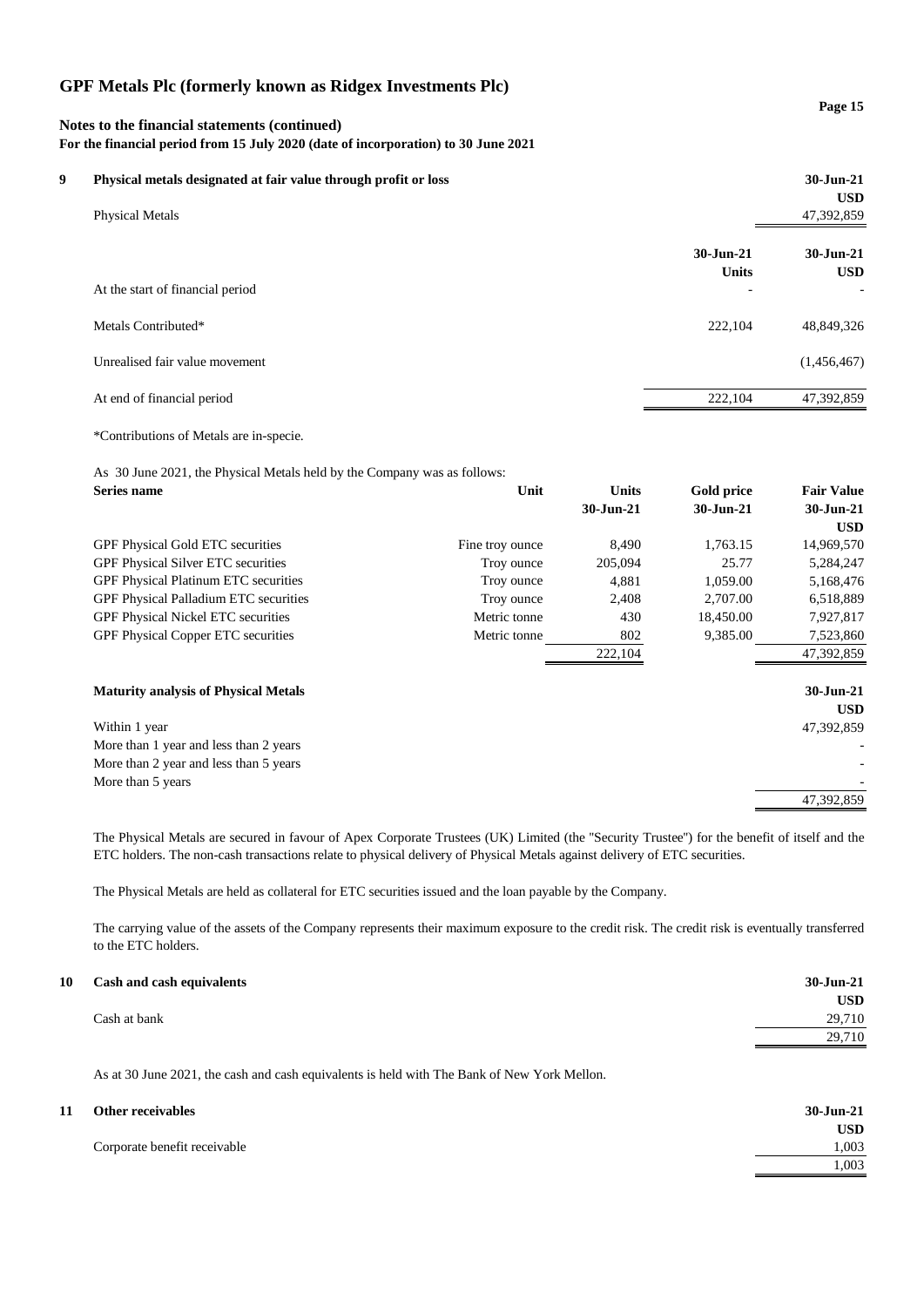| Notes to the financial statements (continued)<br>For the financial period from 15 July 2020 (date of incorporation) to 30 June 2021 |                                                                       |                           | Page 16                  |
|-------------------------------------------------------------------------------------------------------------------------------------|-----------------------------------------------------------------------|---------------------------|--------------------------|
| 12                                                                                                                                  | Financial liabilities designated at fair value through profit or loss |                           | 30-Jun-21                |
|                                                                                                                                     | ETC securities issued                                                 |                           | <b>USD</b><br>47,293,250 |
|                                                                                                                                     |                                                                       | 30-Jun-21<br><b>Units</b> | 30-Jun-21<br><b>USD</b>  |
|                                                                                                                                     | At the start of financial period                                      |                           |                          |
|                                                                                                                                     | Issuances during the financial period*                                | 3,010,827                 | 48,780,160               |
|                                                                                                                                     | Unrealised fair value movement                                        |                           | (1,486,910)              |
|                                                                                                                                     | At end of financial period                                            | 3,010,827                 | 47,293,250               |

\*ETC securities trades are carried out in-specie.

As 30 June 2021, the financial liabilities in issue was as follows:

| Series name                                 | <b>Units outstanding</b> | <b>NAV</b> per Unit | <b>Fair Value</b> |
|---------------------------------------------|--------------------------|---------------------|-------------------|
|                                             | 30-Jun-21                | 30-Jun-21           | 30-Jun-21         |
|                                             |                          |                     | <b>USD</b>        |
| <b>GPF Physical Gold ETC securities</b>     | 849,000                  | 17.62               | 14,958,741        |
| GPF Physical Silver ETC securities          | 204,445                  | 25.74               | 5,262,472         |
| <b>GPF Physical Platinum ETC securities</b> | 486,400                  | 10.58               | 5,146,036         |
| GPF Physical Palladium ETC securities       | 239,600                  | 27.04               | 6,479,752         |
| <b>GPF Physical Nickel ETC securities</b>   | 429,692                  | 18.44               | 7,925,205         |
| <b>GPF Physical Copper ETC securities</b>   | 801,690                  | 9.38                | 7,521,044         |
|                                             | 3,010,827                |                     | 47,293,250        |
|                                             |                          |                     |                   |
| <b>Maturity analysis</b>                    |                          |                     | 30-Jun-21         |
|                                             |                          |                     | <b>USD</b>        |
| Less than 1 year                            |                          |                     | 47,293,250        |
| $1-2$ years                                 |                          |                     |                   |
| 2-5 years                                   |                          |                     |                   |
| Over 5 years                                |                          |                     |                   |
|                                             |                          |                     | 47,293,250        |

As at 30 June 2021, all the Series in issue were listed on the London Stock Exchange, Borsa Italiana, SIX and Xetra except for GPF Physical Nickel ETC securities and GPF Physical Copper ETC securities which were listed only on the London Stock Exchange and Borsa Italiana.

**USD**

69,166

## **13 Loan payable 30-Jun-21**

Loan payable to the Metals Counterparty 69,166

The Company holds Physical Metals in a secured allocated account in the form of bars to secured the Metal Entitlement for each ETC securities issued. As the unit of measurement of a bar is fixed, there can be differences to the requirement under the Metal Entitlement. To fund the purchase of this difference, the Company has entered into an interest-free loan agreement with the Metals Counterparty. This loan is payable in the form of Physical Metal, and at 30 June 2021 is priced at the current close bid price at the end of the day using the LBMA gold/silver price, LPPM price or LME copper/nickel price. In the event of wind-up of the Company, the repayment of this loan will be made prior to the repayment of the holders of ETC securities.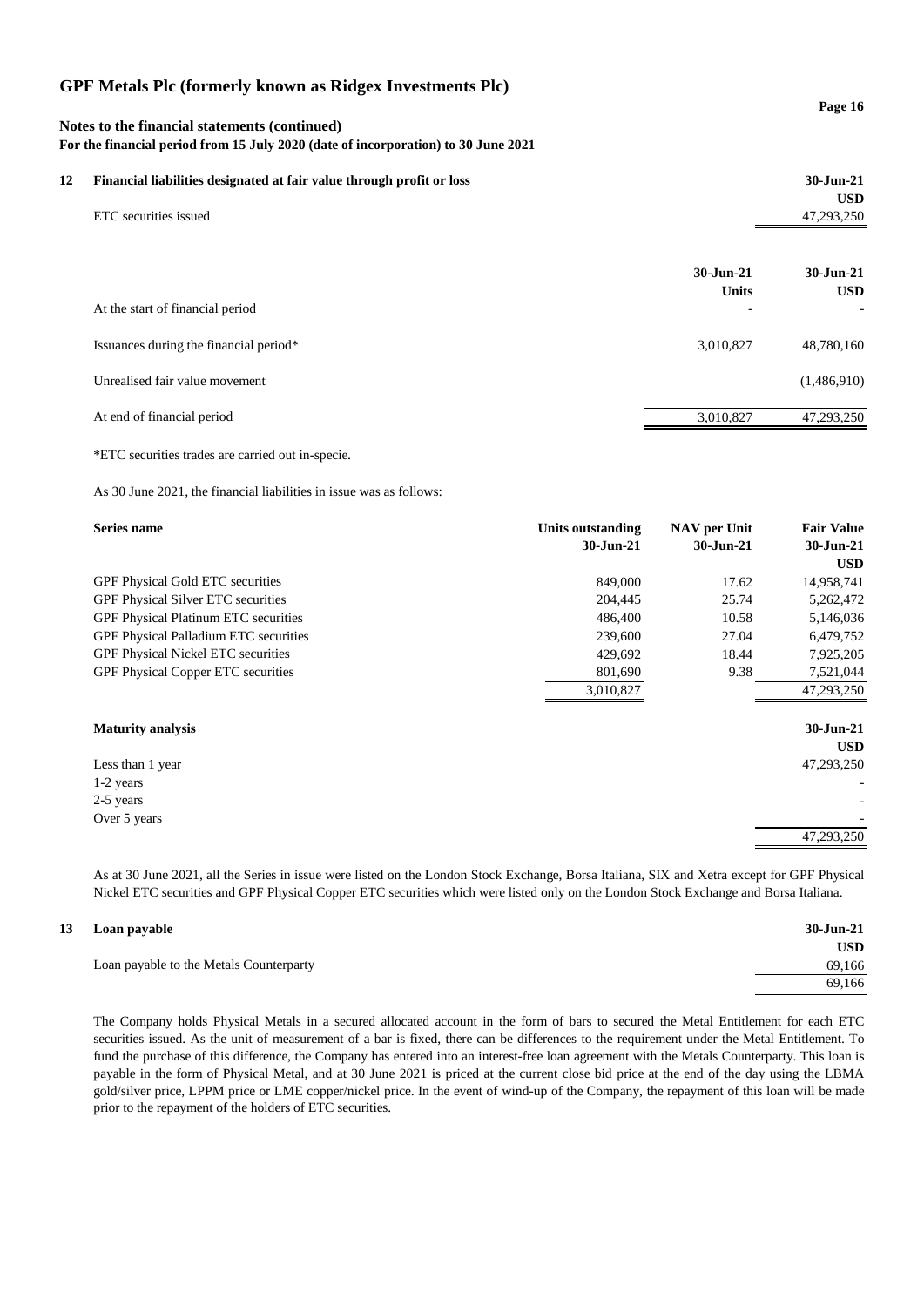## **Notes to the financial statements (continued)**

**For the financial period from 15 July 2020 (date of incorporation) to 30 June 2021**

| 14 |  | <b>Other payables</b> |
|----|--|-----------------------|
|----|--|-----------------------|

| 14 | Other payables          | 30-Jun-21  |
|----|-------------------------|------------|
|    |                         | <b>USD</b> |
|    | Accrued fee payable*    | 30,443     |
|    | Deferred income         | 580        |
|    | Corporation tax payable | 251        |
|    |                         | 31,274     |
|    |                         |            |

\*The accrued fee payable relate to the total expense ratio payable to the Arranger.

| 15 | Called up share capital<br>Authorised:<br>25,000 ordinary shares of EUR 1 each | $30 - Jun - 21$<br><b>EUR</b><br>25,000 |
|----|--------------------------------------------------------------------------------|-----------------------------------------|
|    |                                                                                |                                         |
|    | Issued and fully paid                                                          | <b>EUR</b>                              |
|    | 25,000 ordinary shares of EUR 1 each                                           | 25,000                                  |
|    | Presented as follows:                                                          | <b>USD</b>                              |
|    | Called up share capital presented as equity                                    | 29,130                                  |

## **16 Ownership of Company**

The sole shareholder of the Company is Apex TSI Limited holding 25,000 shares of the Company. All shares are held in trust for charity under the terms of declaration of trust.

The Share Trustee has appointed the Directors to run the day to day activities of the Company. The Directors have considered the issue as to who is the ultimate controlling party. It has been determined that the control of the day to day activities of the Company rests with the Directors.

## **17 Related party transactions**

#### *Transactions with Administrator*

The Company incurred an amount of USD 65,158 for the financial period ended 30 June 2021 relating to administration services provided by Apex IFS Limited. All directors are employees of Apex IFS Limited, which is the Administrator of the Company.

#### *Transactions with Arranger*

Global Palladium Fund, L.P. is the Arranger of the Company. The Arranger paid the Company USD 500 annually in respect of each Series of ETC securities issued under the Programme and this has been recognised in the financial statements as the Corporate Benefit for the financial period. All of this was receivable as at 30 June 2021. During the period ended 30 June 2021, the total expense ratio amounted to USD 30,443 which is still payable as at the period end. In return for this, the Arranger pays all operating expenses as described in note 6 to the financial statements.

## *Transactions with the Metals Counterparty*

Global Palladium Fund, L.P. also acts as the Metals Counterparty for the Company. The loan payable to the Metals Counterparty is disclosed in note 13 to the financial statements. As at 30 June 2021, the loan payable to the Metals Counterparty amounted to USD 69,166.

The Directors are of the view that there are no other related party transactions requiring disclosures. The Directors received no remuneration from the Company in the financial period ended 30 June 2021.

## **18 Financial risk management**

*Risk management framework*

The Company has exposure to the following risks from its use of financial instruments:

- (a) Operational risk;
- (b) Credit risk;
- (c) Market risk; and
- (d) Liquidity risk.

This note presents information about the Company's exposure to each of the above risks, the Company's objectives, policies and processes for measuring and managing risk and the Company's management of capital.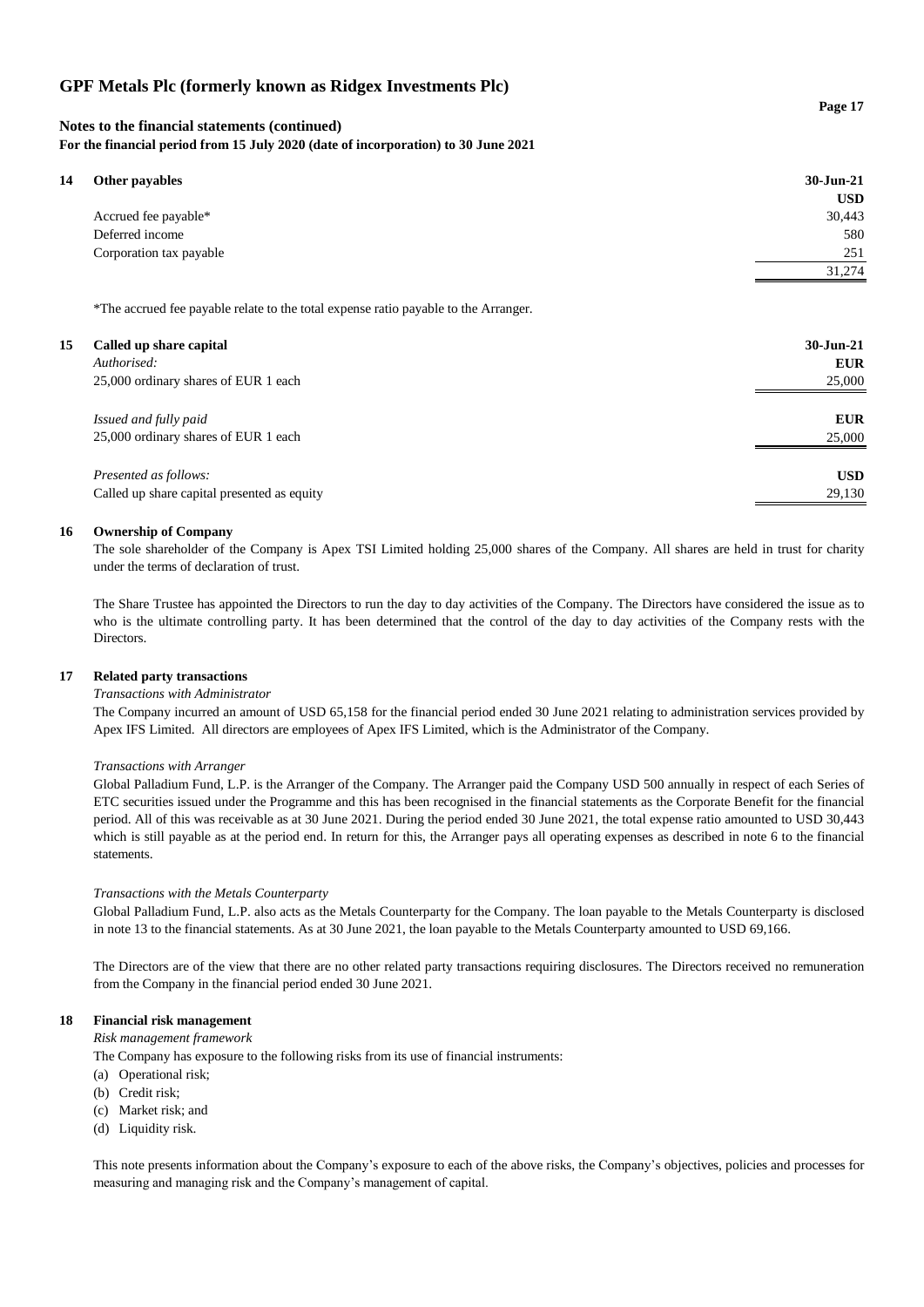## **Notes to the financial statements (continued)**

**For the financial period from 15 July 2020 (date of incorporation) to 30 June 2021**

## **18 Financial risk management (continued)**

#### **(a) Operational risk**

Operational risk is the risk of direct or indirect loss arising from a wide variety of causes associated with the Company's processes, personnel and infrastructure, and from external factors other than credit, market and liquidity risks such as those arising from legal and regulatory requirements and generally accepted standards of corporate behaviour.

Operational risk arises from all of the Company's operations. The Company was incorporated with the purpose of engaging in those activities outlined in the preceding paragraphs. All management and administration functions were outsourced to Apex IFS Limited.

#### **(b) Credit risk**

Credit/Counterparty risk refers to the risk that the Custodian will default on its contractual obligations resulting in the Company being unable to make payment of amounts due to the ETC holders. Accordingly, the Company and the ETC holders are exposed to the creditworthiness of the Custodian.

## **(c) Market risk**

Market risk is the risk that changes in market prices of the Physical Metals will affect the Company's income or the value of its holdings of financial instruments. The ETC holders are exposed to the market risk of the assets portfolio. Market risk embodies the potential for both gains and losses and price risk.

#### • *Interest rate risk*

Interest rate risk is the risk that the fair value of the ETC securities will fluctuate because of changes in market interest rates. Changes in exchange rates and interest rates may have a positive or negative impact on the price, demand, production costs, direct investment costs of Physical Metals and the returns from investments in Physical Metals are therefore influenced by and may be correlated to these factors. The Company has deemed the effect of these valuation fluctuations insignificant. As a result, the Company is not subject to significant interest rate risk.

#### • *Currency risk*

Currency risk is the risk that the fair value or future cash flows of a financial instrument will fluctuate because of changes in foreign exchange rates.

As at 30 June 2021, the Company's exposure to currency risk is not significant and limited to share capital issued of EUR 25,000 (USD 29,130) and cash and cash equivalents with The Bank of New York Mellon of EUR 25,000 (USD 29,710). All other financial assets and financial liabilities are denominated in USD.

• *Price risk*

Price risk is the risk that the fair value of Physical Metals or ETC securities will fluctuate because of changes in market prices whether those changes are caused by factors specific to the Physical Metals, the individual ETC securities or its issuer, or factors affecting similar assets or ETC securities traded in the market. Local, regional or global events such as war, acts of terrorism, the spread of infectious illness or other public health issue, recessions, or other events could have a significant impact on the Company and market prices of its investments.

## **(d) Liquidity risk**

Liquidity risk is the risk that the Company will not be able to meet its obligations as they fall due. The Company does not have a significant exposure to liquidity risk due to the buy-back of ETC securities being settled in transfers of Physical Metal except in certain limited circumstances. The additions and disposals of Physical Metals are primarily non-cash transactions of the Company as they are carried out in-specie, excluding the disposal of Physical Metals in relation to the payment of the Total Expense Ratio. ETC securities can be issued and redeemed daily, therefore this is the earliest maturity date for the purpose of the maturity analysis.

## **(e) Fair values**

The Company's financial assets and financial liabilities issued are carried at fair value on the statement of financial position. Usually the fair value of the financial instruments can be reliably determined within a reasonable range of estimates. The carrying amounts of all the Company's financial assets and financial liabilities at the reporting date approximated their fair values.